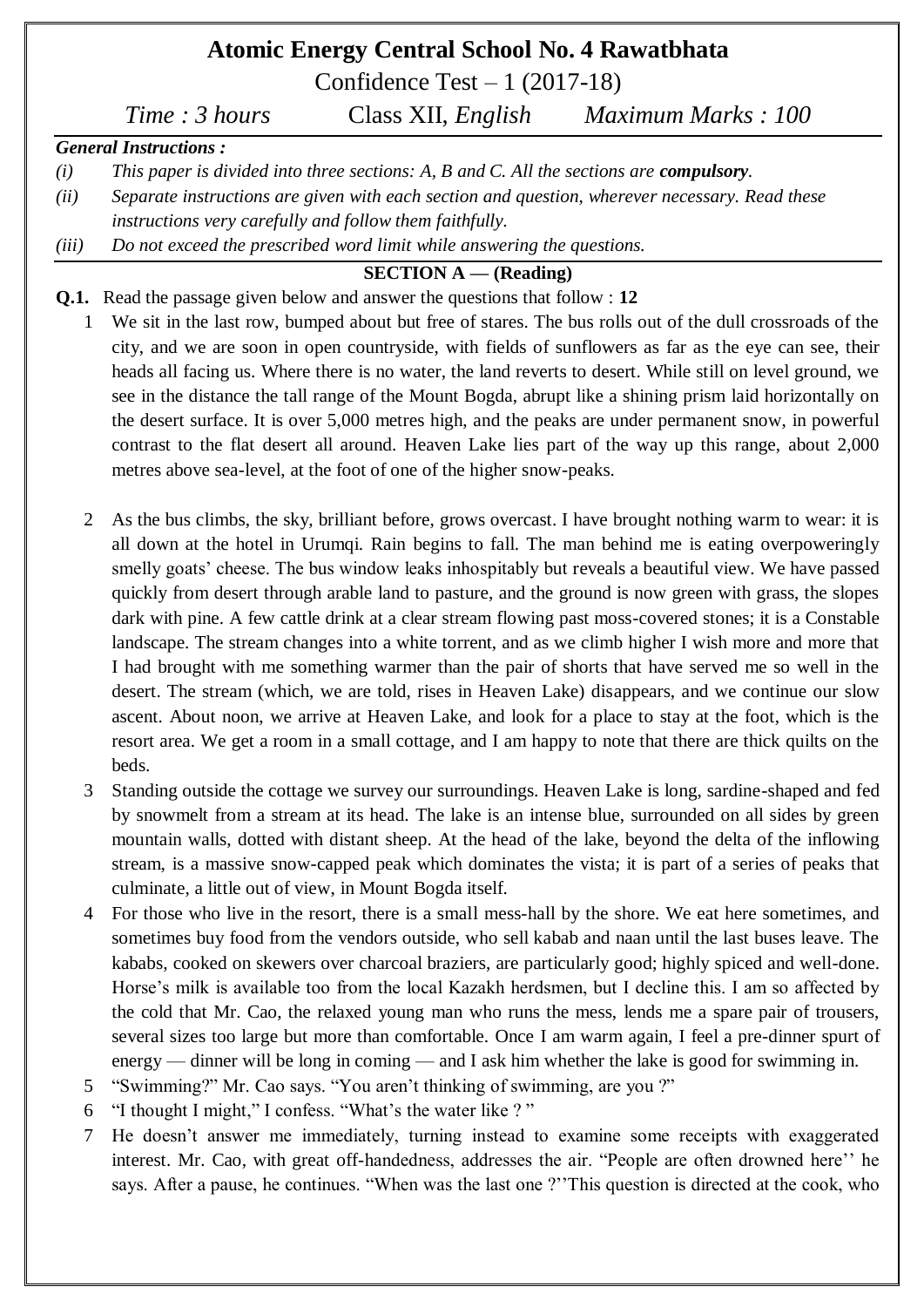is preparing a tray of mantou (squat, white steamed bread rolls), and who now appears, wiping his doughy hand across his forehead. "Was it the Beijing athlete? " asks Mr. Cao. On the basis of your understanding of the above passage complete the statements given below with the help of the options that follow : **1X4=4** (a) One benefit of sitting in the last row of the bus was that the narrator enjoyed the bumps. (i) no one stared at him. (ii) he could see the sunflowers. (iii)he avoided the dullness of the city. (b) The narrator was travelling to (i) Mount Bogda. (ii) Heaven Lake. (iii)a 2,000-metre high snow-peak. (iv)Urumqi. (c) On reaching the destination the narrator felt relieved because (i) he had got away from the desert. (ii) a difficult journey had come to an end. (iii)he could watch the snow-peak. (iv)there were thick quilts on the beds. (d) Mount Bogda is compared to (i) a horizontal desert surface. (ii) a shining prism. (iii)a Constable landscape. (iv)the overcast sky.

Answer the questions given below briefly : *1X6=6* 

- (e) Which two things in the bus made the narrator feel uncomfortable ?
- (f) What made the scene look like a Constable landscape ?
- (g) What did he regret as the bus climbed higher ?
- (h) Why did the narrator like to buy food from outside ?
- (i) What is ironic about the pair of trousers lent by Mr. Cao ?
- (j) Why did Mr. Cao not like the narrator to swim in the lake ?
- (k) Find words from the passage which mean same as the following :**1X2=2**
- (i) sellers (Para 4)
- (ii) increased (Para 7) .

**Q.2.** Read the passage given below and answer the questions that follow : *10* 

- 1 Thackeray reached Kittur along with a small British army force and a few of his officers. He thought that the very presence of the British on the outskirts of Kittur would terrorise the rulers and people of Kittur, and that they would lay down their arms. He was quite confident that he would be able to crush the revolt in no time. He ordered that tents be erected on the eastern side for the fighting forces, and a little away on the western slopes tents be put up for the family members of the officers who had accompanied them. During the afternoon and evening of  $20<sup>th</sup>$  October, the British soldiers were busy making arrangements for these camps.
- 2 On the 21<sup>st</sup> morning, Thackeray sent his political assistants to Kittur fort to obtain a written assurance from all the important officers of Kittur rendering them answerable for the security of the treasury of Kittur. They, accordingly, met Sardar Gurusiddappa and other officers of Kittur and asked them to comply with the orders of Thackeray. They did not know that the people were in a defiant mood. The commanders of Kittur dismissed the agent's orders as no documents could be signed without sanction from Rani Chennamma.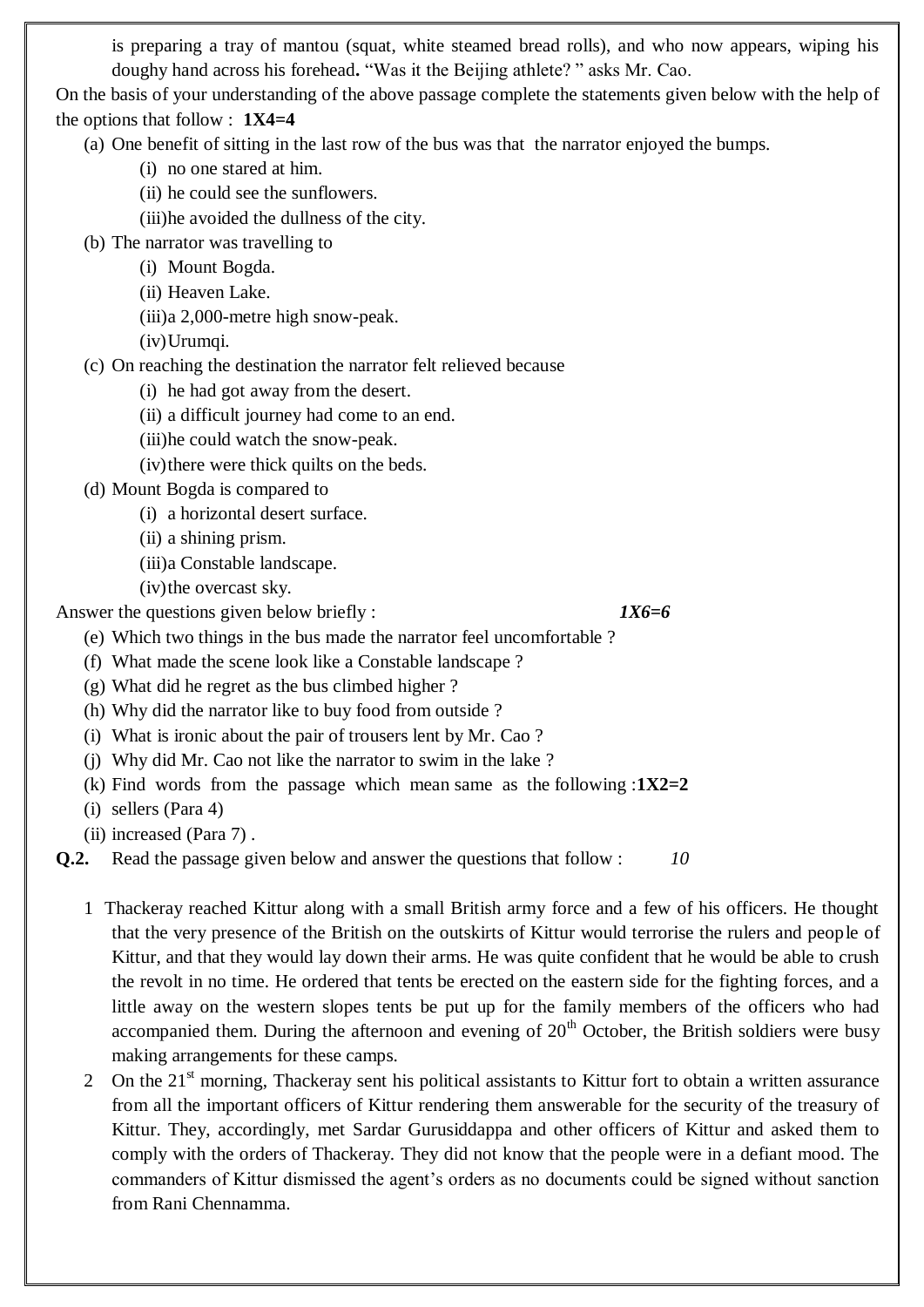- 3 Thackeray was enraged and sent for the commander of the Horse Artillery, which was about 100 strong, and ordered him to rush his artillery into the Fort and capture the commanders of the Desai's army. When the Horse Artillery stormed into the fort, Sardar Gurusiddappa, who had kept his men on full alert, promptly commanded his men to repel and chase them away. The Kittur forces made a bold front and overpowered the British soldiers.
- 4 In the meanwhile, the Desai's guards had shut the gates of the fort and the British Horse Artillery men, being completely overrun and routed, had to get out through the escape window. Rani's soldiers chased them out of the fort, killing a few of them until they retreated to their camps on the outskirts.
- 5 A few of the British had found refuge in some private residences, while some were hiding in their tents. The Kittur soldiers captured about forty persons and brought them to the palace. These included twelve children and a few women from the British officers' camp. When they were brought in the presence of the Rani, she ordered the soldiers to be imprisoned. For the women and children she had only gentleness, and admonished her soldiers for taking them into custody. At her orders, these women and children were taken inside the palace and given food and shelter. Rani came down from her throne, patted the children lovingly and told them that no harm would come to them.
- 6 She, then, sent word through a messenger to Thackeray that the British women and children were safe and could be taken back any time. Seeing this noble gesture of the Rani, he was moved. He wanted to meet this gracious lady and talk to her. He even thought of trying to persuade her to enter into an agreement with the British to stop all hostilities in lieu of an *inam* (prize) of eleven villages. His offer was dismissed with a gesture of contempt. She had no wish to meet Thackeray. That night she called Sardar Gurusiddappa and other leading Sardars, and after discussing all the issues came to the conclusion that there was no point in meeting Thackeray who had come with an army to threaten Kittur into submission to British sovereignty.

On the basis of your understanding of the above passage, complete the statements given below with the help of the options that follow:  $1X2=2$ 

(a) Thackeray was a/an

i)British tourist. ii)army officer. iii)advisor to Rani of Kittur. iv)treasury officer.

(b) British women and children came to Kittur to

i)visit Kittur. ii)enjoy life in tents. iii)stay in palace. iv)give company to army officers. Answer the following questions briefly :  $1X 6=6$ 

(c) Why did Thackeray come to Kittur ?

- (d) Why did Kittur officials refuse to give the desired assurance to Thackeray?
- (e) What happened to the Horse Artillery ?
- (f) How do we know that the Rani was a noble soul ?
- (g) How, in your opinion, would the British women have felt after

meeting the Rani ?

(h) Why did the Rani refuse to meet Thackeray ?

- (i) Find words from the passage which mean the same as the following:  $1X 2=2$
- (i) aggressive/refusing to obey (Para 2)

(ii) entered forcibly (Para 3)

**Q.3.** Read the passage given below and answer the questions that follow : 8

The most alarming of man's assaults upon the environment is the

contamination of air, earth, rivers and sea with lethal materials. This pollution is for the most part irrevocable; the chain of evil it initiates is for the most part irreversible. In this contamination of the environment, chemicals are the sinister partners of radiation in changing the very nature of the world; radiation released through nuclear explosions into the air, comes to the earth in rain, lodges into the soil, enters the grass or corn, or wheat grown there and reaches the bones of a human being, there to remain until his death. Similarly,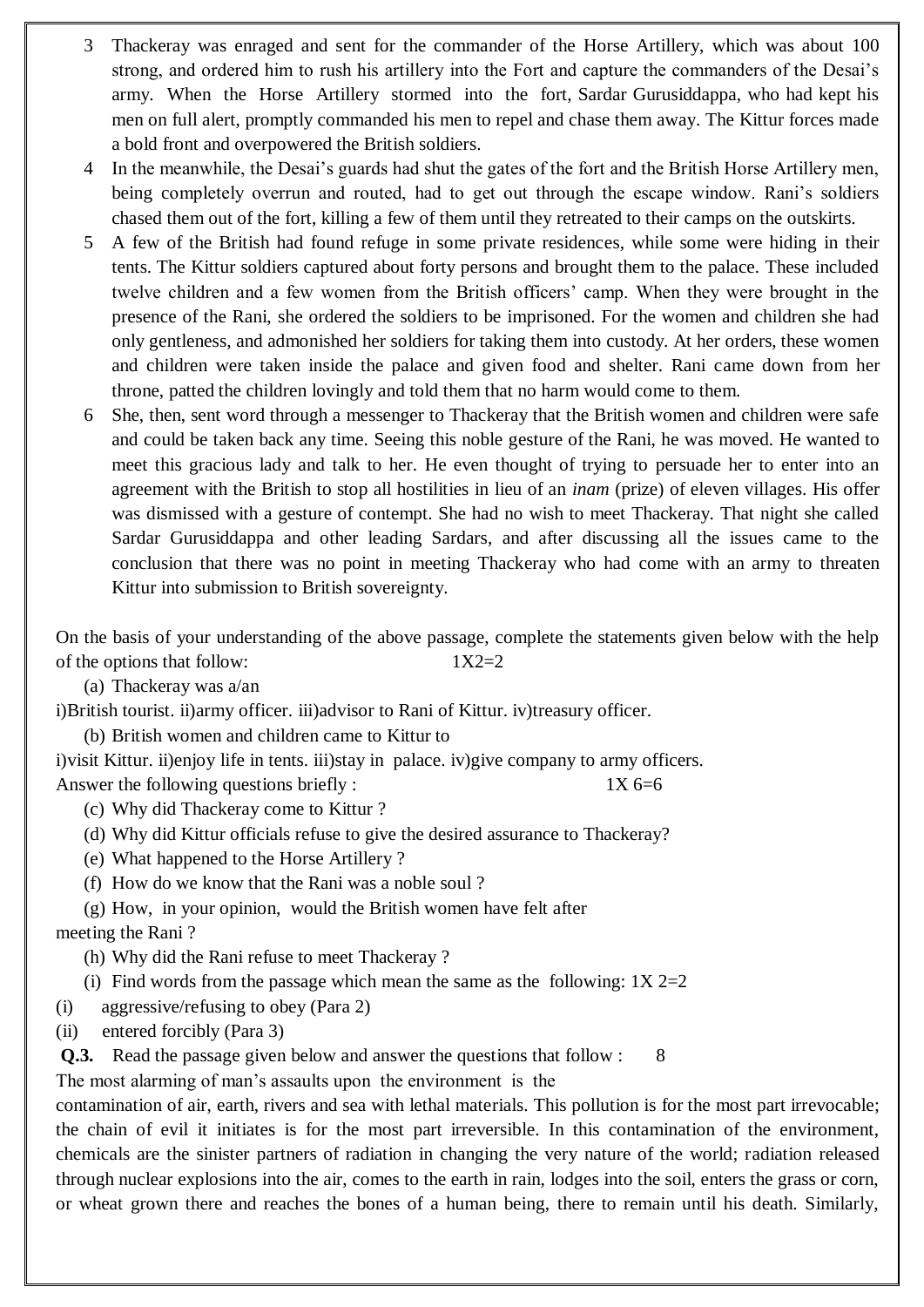chemicals sprayed on crops lie long in soil,entering living organisms, passing from one to another in a chain of poisoning and death.Or they pass by underground streams until they emerge and combine into new forms that kill vegetation, sicken cattle, and

harm those who drink from once pure wells.

It took hundreds of millions of years to produce the life that now inhabits the earth and reach a state of adjustment and balance with its surroundings. The environment contains elements that are hostile as well as supporting. Even within the light of the sun, there are short-wave radiations with power to injure. Given time, life has adjusted and a balance reached. For time is the essential ingredient, but in the modern world there is no time.

The rapidity of change and the speed with which new situations are created follow the heedless pace of man rather than the deliberate pace of nature. Radiation is no longer the bombardment of cosmic rays; it is now the unnatural creation of man's tampering with the atom. The chemicals to which life is asked to make adjustments are no longer merely calcium and silica and copper and all the rest of the minerals washed out of the rocks and carried in the rivers to the sea; they are the synthetic creations of man's inventive mind, brewed in his laboratories, and having no counterparts in nature.

- (a) On the basis of your understanding of the above passage, make notes on it using headings and subheadings. Use recognizable abbreviations (wherever necessary— minimum 4) and a format you consider suitable. 5
- (b) Write a summary of the passage in about 80 words.  $\frac{3}{2}$

## **SECTION B — (Writing Skills) 30**

**4.** Your friend, P.V. Sathish, has invited you to attend the wedding of his sister, Jaya. You find that you have an important paper of pre-board examination on the day of the wedding. Thus you cannot attend the event. Write in about 50 words a formal reply to the invitation expressing your regret. You are Puneet/Puneeta Vij, M-114, Fort Road, Chennai. **4**

### **OR**

You are Vikram/Sonia, an electronics engineer who has recently returned from the U.S. and looking for a suitable job in the IT industry. Draft an advertisement in about 50 words for the Situations Wanted column of a national newspaper. Your contact number is 9193010203.

**5.** You are aditi /aditya from 7-S Najafgarh. You are interested in joining Yoga and Meditation centre of your locality as a student.Write a letter to the chairman of the centre asking about various particulars of the admission and other related information. **6** 

#### **OR**

 National Book Trust organised a week-long book fair at Anna Grounds, Chennai. You visited the fair and bought a few books. You were pleased with the arrangements, enthusiasm of the visitors and the fact that books have not yet lost their relevance in the world of the Internet. Write a letter in 120 – 150 words to the editor of a local newspaper to express your feelings. You are Lalit/Latha, 112, Mount Road, Chennai.

**6**.You are Mamta/Mohan. You find Corruption as the biggest impediment in the development of a nation. You strongly believe that youth can play a very important role in fighting the menace of corruption. Write an article on the role of youth in fighting corruption. **10** 

### OR

History Society of Kendriya Vidyalaya, Krishna Nagar sent a group of students to visit a place of historical interest. You, Anant/Anita, were its leader. Write a report in 150 – 200 words for the school newsletter on the tour, describing the place, its history, how you reached there and all that you have learnt.

7. Holi is a festival of colours. It expresses pure and simple joy. Sometimes we start throwing coloured water and that too on strangers. As the Head boy  $/$  girl of your school write a speech in  $150 - 200$ words that you will deliver in the morning assembly of your school, describing why Holi is played and how it should be played. **10**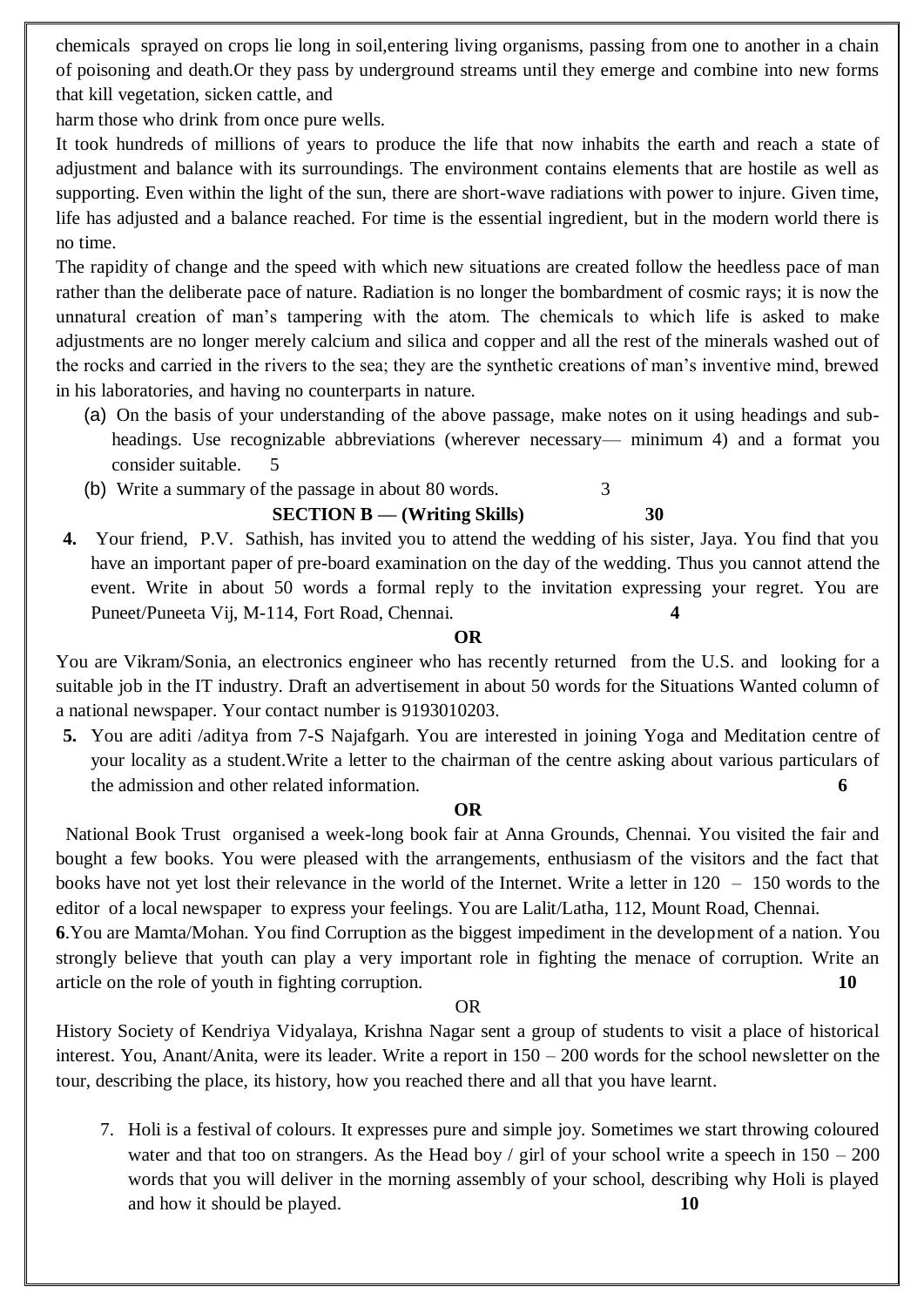**OR** "It is cruel to put stray dogs to sleep." Write a debate in  $150 - 200$  words either for or against the motion.  **SECTION C (Literature : Textbooks and Long Reading Text) 40 8.** Read the extract given below and answer the questions that follow : *1X4=4* It would be an exotic moment without rush, without engines, we would all be together in a sudden strangeness. (a) Name the poem and the poet. (b) Which moment is referred to here and how will it be? (c) How would we feel at that moment ? (d) How will it bring all of us together? **OR** Aunt Jennifer's fingers fluttering through her wool Find even the ivory needle hard to pull. The massive weight of Uncle's wedding band Sits heavily upon Aunt Jennifer's hand. (a) What is Aunt Jennifer doing with her wool ? (b) Why does she find it difficult to pull her ivory needle ? (c) What does 'wedding band' stand for ? (d) Describe the irony in the third line. **9.** Answer any four of the following questions in  $30 - 40$  words each:  $3X4=12$  (a) Why were some elderly persons occupying the back benches that Day ? (The Last Lesson) (b) Why did Jansie discourage Sophie from having dreams ? (c) Having looked at her mother, why does Kamala Das look at the Young children? (d) How would keeping quiet affect life in and around the sea ? (e) Why did the Maharaja decide to get married? (f) What is mother Skunk's role in the story? **10.** Answer the following question in 120 – 150 words : *6* Describe the bond between Geoff and Sophie in spite of differences in their temperament and thinking. OR What were the steps taken by Gandhiji to solve the problems of social and cultural backwardness in the villages of Champaran? **11.** Answer the following question in 120 – 150 words : *6* In India, the so-called lower castes have been treated cruelly for a long time. Who advised Bama to fight against this prejudice, when and how? OR

How did the negligence of the prison officers prove to be a boon for Evans?

**12.** Answer the following question in 120 – 150 words 6

Attempt a character sketch of Dr. Kemp as a law-abiding citizen.

OR

Lammeter sisters have money but not class or education. What do you think about them ? **13.** Attempt the following question in 120 – 150 words : *6* How was Griffin put to death ?

OR

----------------------------

How did Silas' treatment of Sally Oates affect his life at Raveloe?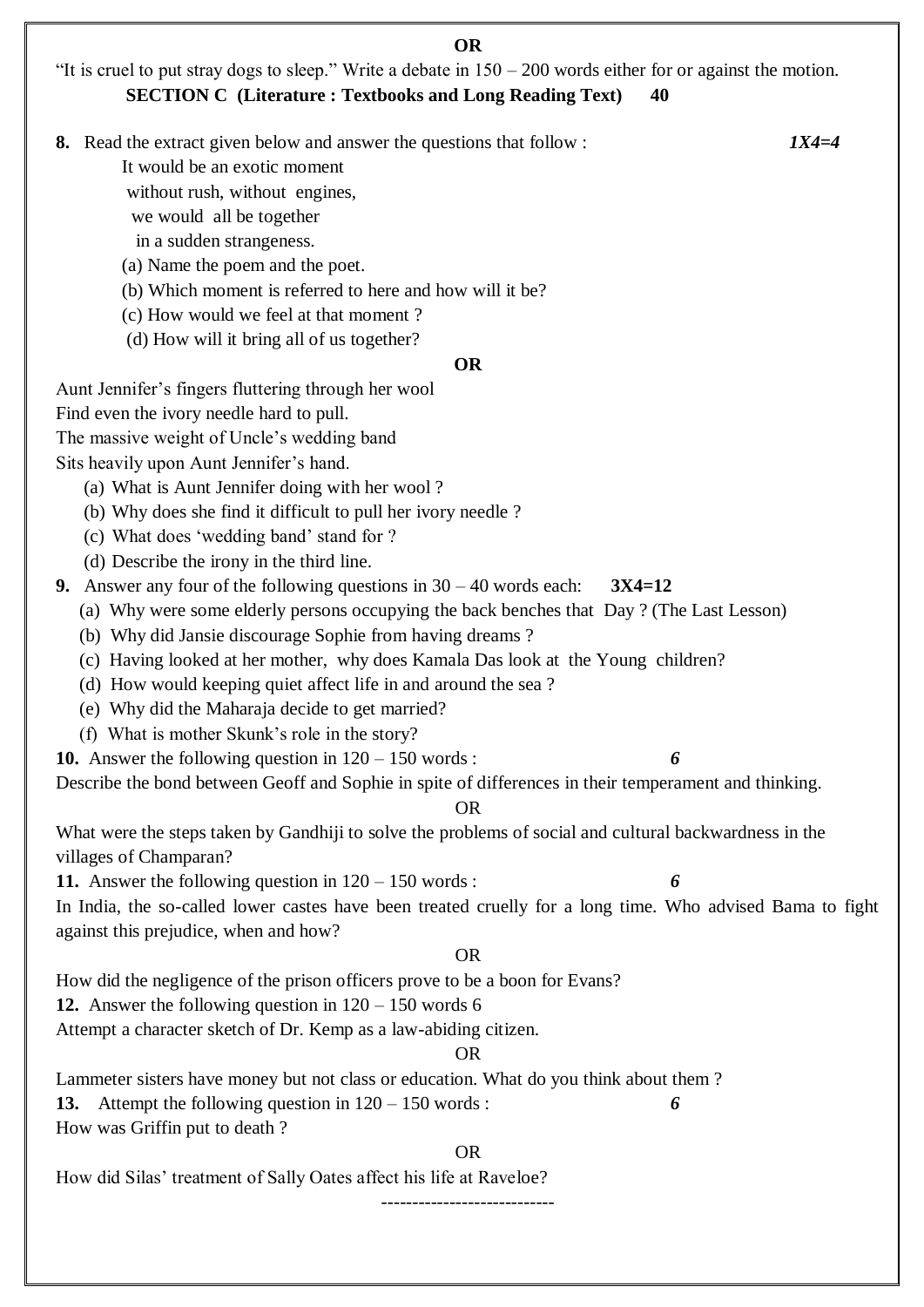# ATOMIC ENERGY CENTRAL SCHOOL-4, RAWATBHATA FIRST CONFIDENCE EXAMINATION (2017-18)

Time allowed: 3 hours Class – XII, PHYSICS Maximum Marks: 70

## *General Instructions:*

*(i) All questions are compulsory. There are 26 questions in all.* 

*(ii) This question paper has five sections:Section A,Section B,Section C, Section D & Section E.* 

*(iii) Section A contains five questions of one mark each, Section B contains five questions of two marks each, Section C contains twelve questions of three marks each, Section D contains one value based question of four marks and Section E contains three questions of five marks each.* 

*(iv)There is no overall choice. However, an internal choice has been provided in one question of two marks, one question of three marks and all the three questions of five marks weightage. You have to attempt only one of the choices in such questions.* 

*(v) You may use the following values of physical constants wherever necessary:* 

 $c = 3 \times 10^8 \text{ms}^{-1}$ , h = 6.6 x  $10^{-34}$ Js, e = 1.6 x  $10^{-19}$ C,  $\mu_0 = 4 \pi \times 10^{-7}$  TmA<sup>-1</sup>

# **SECTION A**

1. Two identical coils each of self-inductance L are connected in series and are placed so close to each other that all the flux from one coil links with the other. What is the total self-inductance of the system?

2.What happens to width of depletion layer of a p-n junction when a forward bias is applied?

3. Why does bluish colour predominate in a clear sky?

4. I – V graph for a metallic wire at two different temperatures,  $T_1$  and  $T_2$ is as shown in the figure. Which of the two temperatures is lower & why? 5. The field lines of a negative point charge are as shown in the figure.

Does the kinetic energy of a small negative charge increase or decrease in going from B to A?

## **SECTION B**



6. Write two factors which justify the need of modulating a low frequency signal into high frequencies before transmission.

7. The maximum kinetic energy of the photoelectrons gets doubled when the wavelength of light incident on the surface changes from  $\lambda_1$  to  $\lambda_2$ . Derive the expressions for the threshold wavelength  $\lambda_0$  and work function for the metal surface.

8. When an electron in hydrogen atom jumps from the third excited state to the ground state, how would the de Broglie wavelength associated with the electron change? Justify your answer.

9. Define equipotential surface. Why is the electric field at any point on the equipotential surface is directed normal to the surface?

10. You are given two converging lenses of focal lengths 1·25 cm and 5 cm to design a compound microscope. If it is desired to have a magnification of 30, find out the separation between the objective and the eyepiece.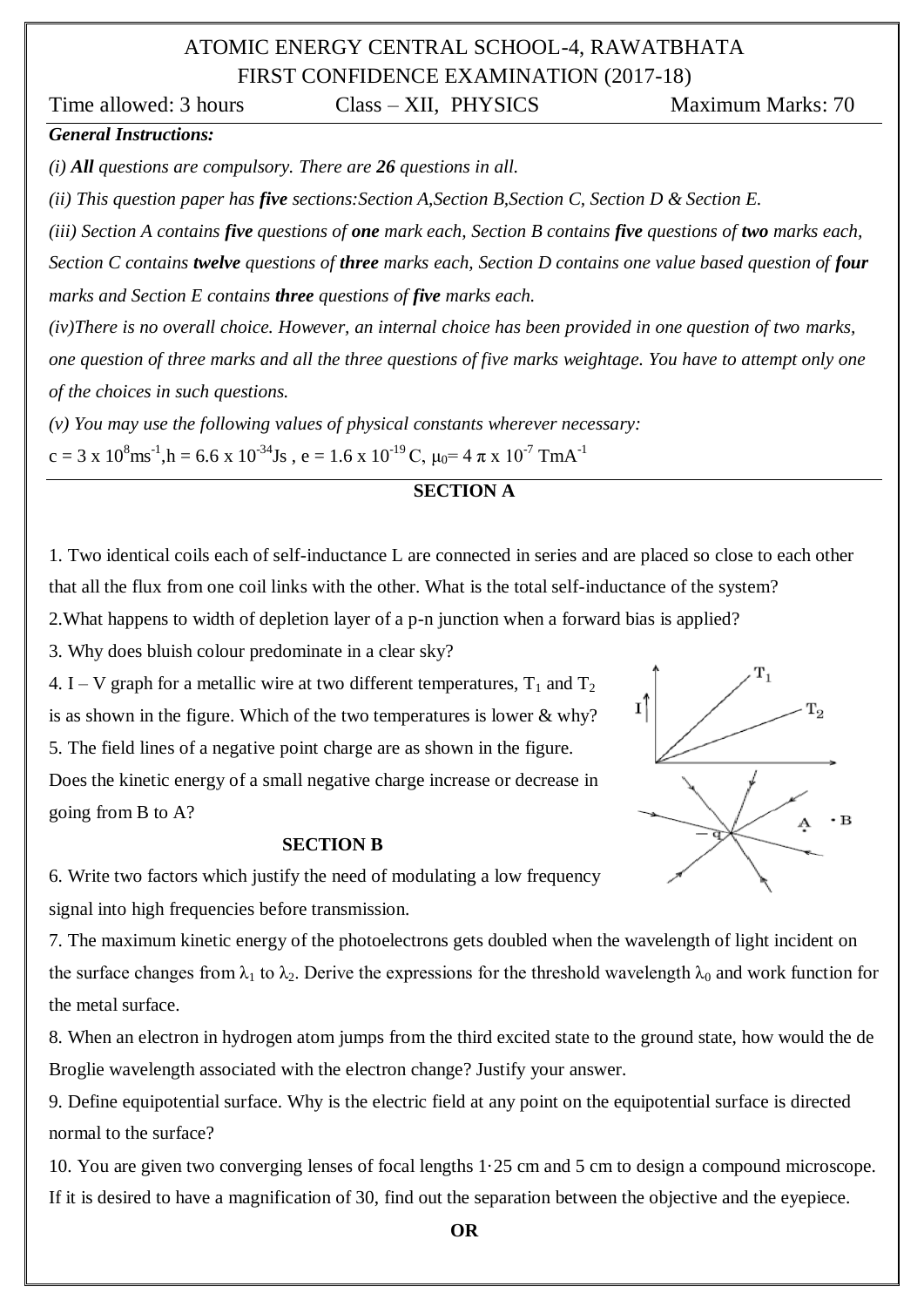A small telescope has an objective lens of focal length 150 cm and eyepiece of focal length 5 cm. What is the magnifying power of the telescope for viewing distant objects in normal adjustment?

If this telescope is used to view a 100 m tall tower 3 km away, what is the height of the image of the tower formed by the objective lens?

#### **SECTION C**

11. Define the activity of a radioactive sample. Write its S.I. unit. Calculate the wavelengths of the first member of Lyman and first member of Balmer Series.

#### **OR**

In the study of Geiger-Marsdon experiment on scattering of particles by a thin foil of gold, draw the trajectory of α-particles in the coulomb field of target nucleus. Explain briefly how one gets the information on the size of the nucleus from this study.

From the relation  $R = R_0 A^{1/3}$ , where  $R_0$  is constant and A is the mass number of the

nucleus, show that nuclear matter density is independent of A.

12. Draw the output wave form at *X,* using the given inputs *A, B* for the logic circuit shown below. Also write the truth table for the given circuit



13. State clearly how an un-polarised light gets linearly polarised when passed through a Polaroid.

(i) Un-polarised light of intensity  $I_0$  is incident on a Polaroid  $P_1$  which is kept near another polaroid  $P_2$  whose pass axis is parallel to that of  $P_1$ . How will the intensities of light,  $I_1$  and  $I_2$ , transmitted by the Polaroid's  $P_1$  and  $P_2$ respectively, change on rotating  $P_1$  without disturbing  $P_2$ ?

(ii) Write the relation between the intensities  $I_1$  and  $I_2$ .

14. A uniform magnetic field **B** is set up along the positive x-axis. A particle of charge 'q' and mass 'm' moving with a velocity **v** enters the field at the origin in X-Y plane such that it has velocity components both along and perpendicular to the magnetic field **B***.*Trace, giving reason, the trajectory followed by the particle. Find out the expression for the distance moved by the particle along the magnetic field in one rotation.

15. Use Huygens' Principle to show how a plane wave front propagates from a denser to rarer medium. Hence verify Snell's law of refraction.

16. (a) Determine the value of phase difference between the current and the voltage in the given series LCR circuit.

(b) Calculate the value of the additional capacitor which may be joined suitably to the capacitor C that would make the power factor of the circuit unity.

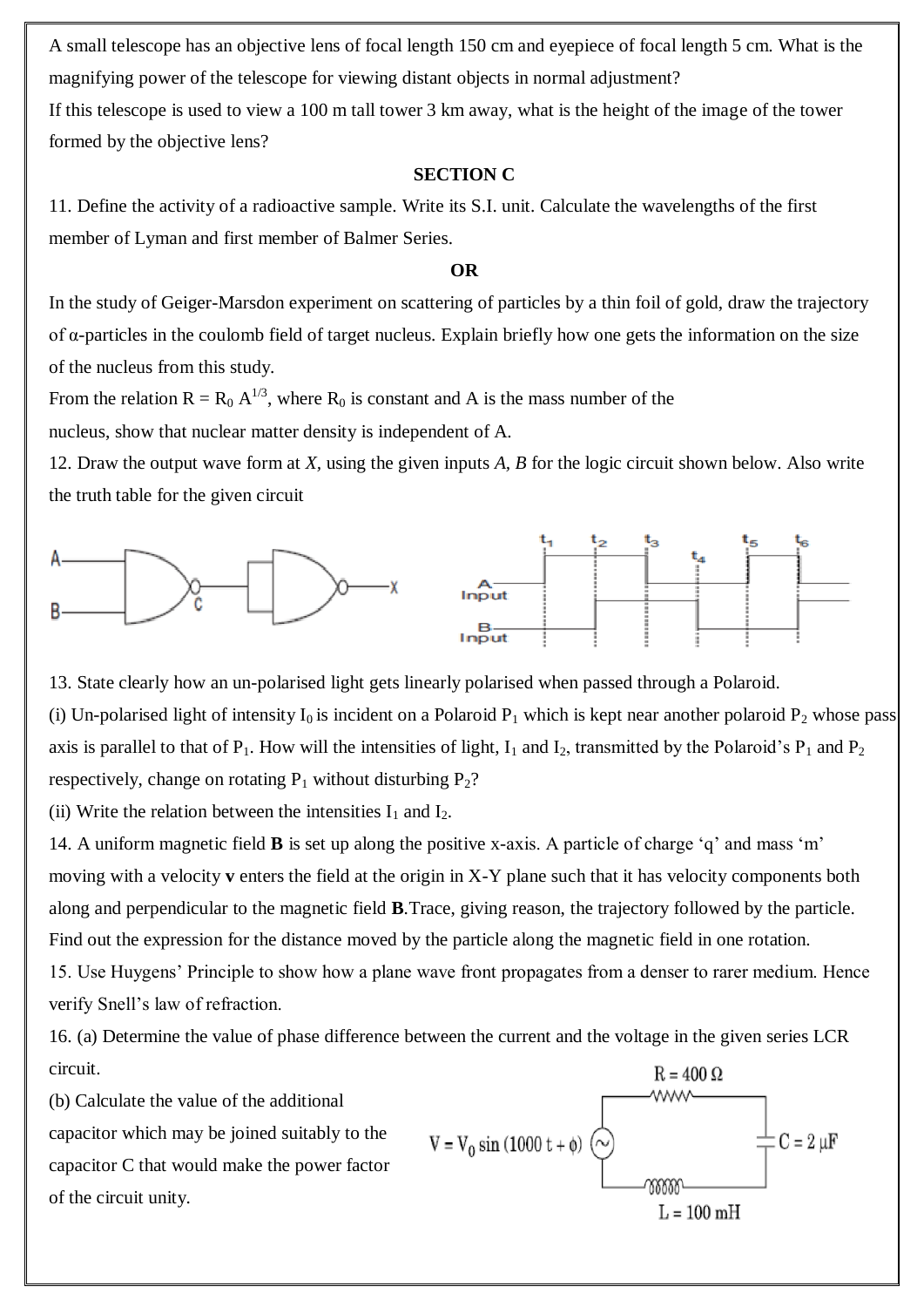17. How are electromagnetic waves produced? What is the source of energy of these waves?

Draw a schematic sketch of the electromagnetic waves propagating along the  $+ x$ -axis. Indicate the directions of the electric and magnetic fields. Write the relation between the velocity of propagation and the magnitudes of electric and magnetic fields.

18. Find the relation between drift velocity and relaxation time of charge carriers in a conductor.

A conductor of length L is connected to a d.c. source of voltage 'V'. If the length of the conductor is tripled by stretching it, keeping 'V' constant, explain how its drift velocity would be affected.

19. Draw a circuit diagram of a C.E. transistor amplifier. Briefly explain its working and write the expression for (i) current gain, (ii) voltage gain of the amplifier.

20. Define modulation index. Why its value is kept, in practice, less than one?

A message signal of frequency 10 kHz and peak voltage of 10 volts is used to modulate a carrier of frequency 1 MHz and peak voltage of 20 volts. Determine (a) modulation index, (b) the frequencies of the side bands produced.

21. State the underlying principle of a potentiometer. Write two factors by which current sensitivity of a potentiometer can be increased. Why is a potentiometer preferred over a voltmeter for measuring the emf of a cell?

22. (a) Write three characteristic properties of nuclear force.

(b) Draw a plot of potential energy of a pair of nucleons as a function of their separation. Write two important conclusions that can be drawn from the graph.

### **SECTION D**

23. A group of students while coming from the school noticed a box marked "Danger H.T. 2200 V" at a substation in the main street. They did not understand the utility of such a high voltage, while they argued; the supply was only 220 V. They asked their teacher this question the next day. The teacher thought it to be an important question and therefore explained to the whole class.

Answer the following questions:

(i) What device is used to bring the high voltage down to low voltage of a.c. current and what is the principle of its working?

(ii)Is it possible to use this device for bringing down high dc voltage to low voltage?Explain.

(iii) Write the values displayed by the students and the teacher.

## **SECTION E**

24. (a) Define electric flux. Write its S.I. unit.

(b)Using Gauss law,obtain electric flux due to a point charge q enclosed in a cube of side a.

(c) Show that the electric field due to a uniformly charged infinite plane sheet at any point distant x from it , is independent of x.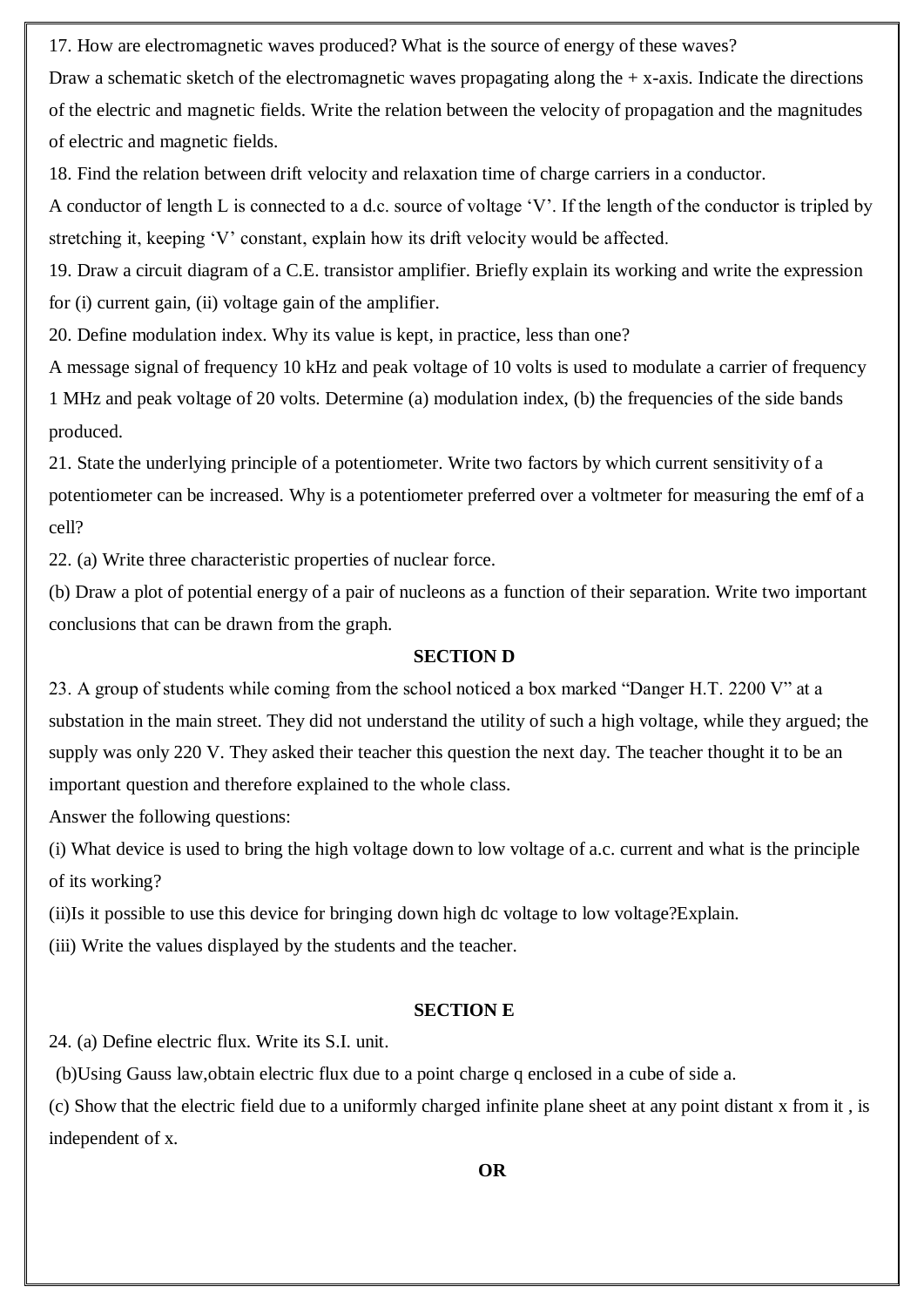(a) Derive the expression for the energy stored in a parallel plate capacitor. Hence obtain the expression for the energy density of the electric field.

(b) A fully charged parallel plate capacitor is connected across an uncharged identical capacitor. Show that the energy stored in the combination is less than that stored initially in the single capacitor.

25. Explain, using a labelled diagram, the principle and working of a moving coil galvanometer. What is the function of (i)uniform radial magnetic field, (ii) soft iron core?

Define the terms (i) current sensitivity and (ii) voltage sensitivity of a galvanometer. Why does increasing the current sensitivity not necessarily increase voltage sensitivity?

#### **OR**

(a) State Ampere's circuital law. Show that the magnetic field B at a distance r outside the straight infinite wire carrying current I is tangential and is given by  $B = \mu_0 I / (2\pi r)$ .

(b) Consider a long straight cylindrical wire of circular cross-section of radius a, as shown in the figure. The current I is uniformly distributed across this cross-section. Calculate the magnetic field Bin the region  $r < a$  and  $r > a$ . Plot a graph of B versus r from the Centre of the wire.

26. (a) (i) 'Two independent monochromatic sources of

light cannot produce a sustained interference pattern'. Give reason.



‗ω', emanating from two coherent light sources superpose at a point. If the displacements due to these waves is given by  $y_1$ = a cos $\omega$ t and  $y_2$  = a cos ( $\omega$ t +  $\emptyset$ ) where  $\emptyset$  is the phase difference between the two, obtain the expression for the resultant intensity at the point.

(b) In Young's double slit experiment, using monochromatic light of wavelength λ, the intensity of light at a point on the screen where path difference is  $\lambda$ , is K units. Find out the intensity of light at a point where path difference is  $\lambda/3$ .

#### **OR**

(a)Use the mirror equation to deduce that: (i) an object placed between f and 2f of a concave mirror produce a real image beyond 2f.

(ii)A convex mirror always produces a virtual image independent of location of the object.

(iii) The virtual image produced by a convex mirror is always diminished in size and is located between the focus & the pole.

(b) Draw a well labeled diagram of compound microscope, and write formula for its magnifying power.

---------------------------

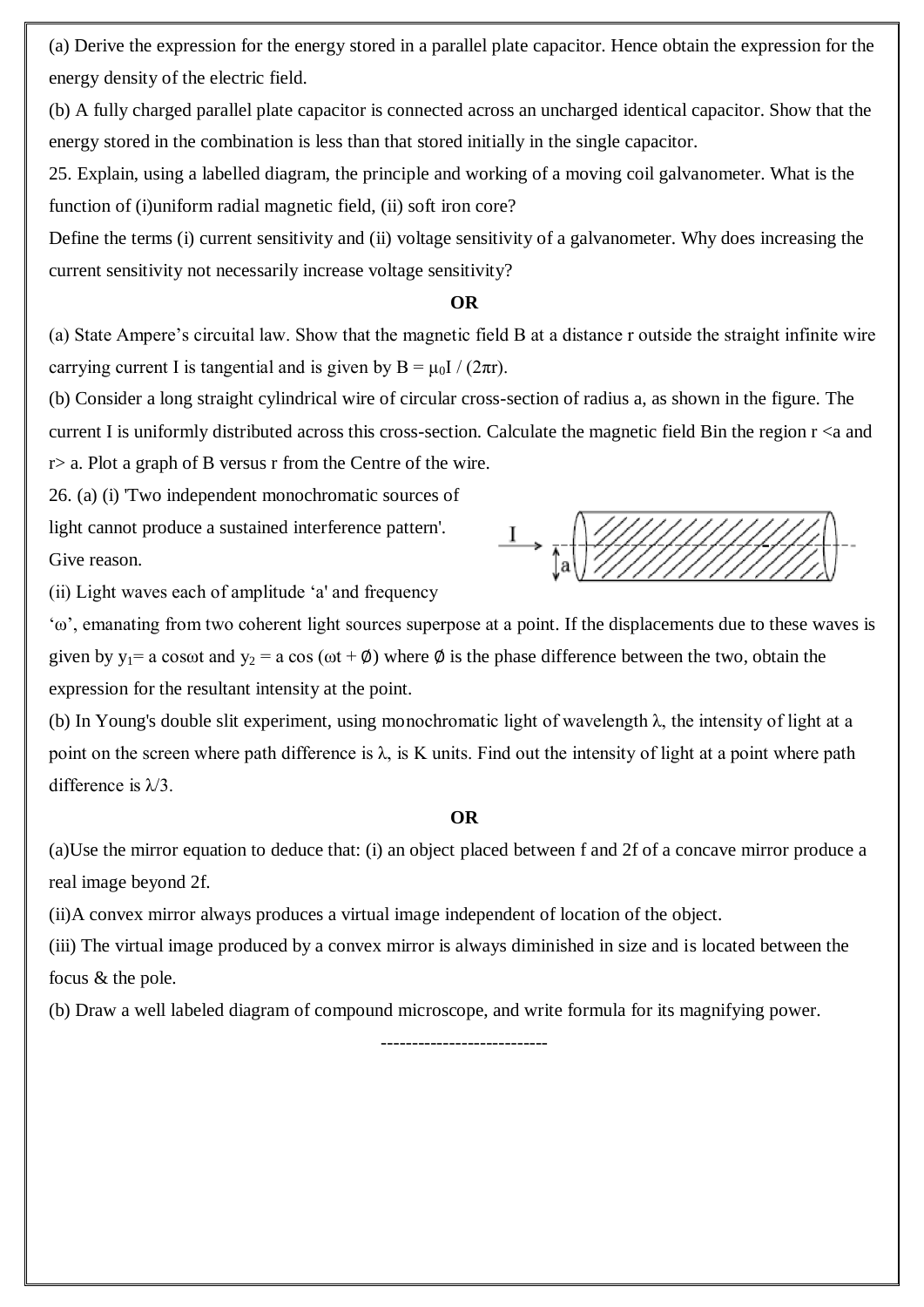# Atomic Energy Central School No-4 Rawatbhata Confidence Test I (2017-18)

Time –3Hrs Class- XII, Chemistry M.M.: 70

 $CH<sub>2</sub>Cl$ 

Instructions- 1) Attempt all the questions. Use of log table is permissible.

2) Q.No. 1 to 5 are each of 1 Mark. Ans.them in about 10-15 words.

3) Q.No. 6 to 10 are each of 2 Marks. Ans .them in about 20-30words.

4) Q.No. 11 to 22 are each of 3 Mark. Ans .them in about 30-40 words.

5) Q.No. 23 isof 4 Mark.It is value based question.

6) Q.No. 24 to26 are each of 5 Marks. Ans. them in about 50-60 words.

1. Write the formula of compound of Phosphorous which is obtain when conc.  $HNO<sub>3</sub>$  oxidizes with  $P<sub>4</sub>$ ?

2. Write the IUPAC name of following compound  $CH_3$  (CH<sub>2</sub>)<sub>2</sub>CH (Br) CH<sub>3</sub>

3. What is meant by selectivity & activity of catalyst?

4. Which would undergo  $SN<sup>1</sup>$  faster in given

structure of compound.

5. what type of colloid is formed when a liquid is

dispersed in a solid. Give an example?

6. i) Arrange the following compound in decreasing order of acidic strength : Phenol , Formic acid , Acetic Acid

CH<sub>2</sub>Cl

ii) Write the mechanism of hydration of Ethane to form Alcohol  $(1+1)$ 

7. Ag crystallizes with FCC unit cell with side length 409 pm calculate radius of Ag atom .

8. Draw the str. Of  $H_2 S_2 O_7 \& (HPO_3)_3$ 

9. The conductivity of 0.2M KCl sol<sup>n</sup>at 298 K is 0.0248 Scm<sup>-1</sup> Calculate its molar conductivity?

10. State the hydrisation, magnetic behavior & geometry of  $[\operatorname{Cr(CO)_6}]$  on the basis of valance bond theory.

11. i) What type of semiconductor is formed when Si doped with As?

ii) ZnO is white but it turns yellow on heating, explain why?

iii) What are Schotty defects? (3x1)

12. i) Write Nernst Eq. & calculate EMF of following cell –

Sn(s) /Sn<sup>+2</sup>(0.05 M)II H<sup>+</sup>(0.02M)/H<sub>2</sub>(g)1bar [Given E<sup>0</sup> s<sub>n</sub><sup>+2</sup>/s<sub>n</sub>= -0.14 V]

ii) How many e-flow through a metallic wire if a current of 0.5 A is passed for 2 hours?

 $(2+1)$ 

13. i) What is spectrochemical series Explain the difference between weak& strong field ligand?

ii) Explain Linkage isomerism with example?  $(2+1)$ 

14. Write short notes on following –

i) Coagulation & peptisation ii) Bredig arc method iii) Kraft Temperature

OR

14. i)What type of sol is Smoke? Write its dispersed phase & dispersion medium.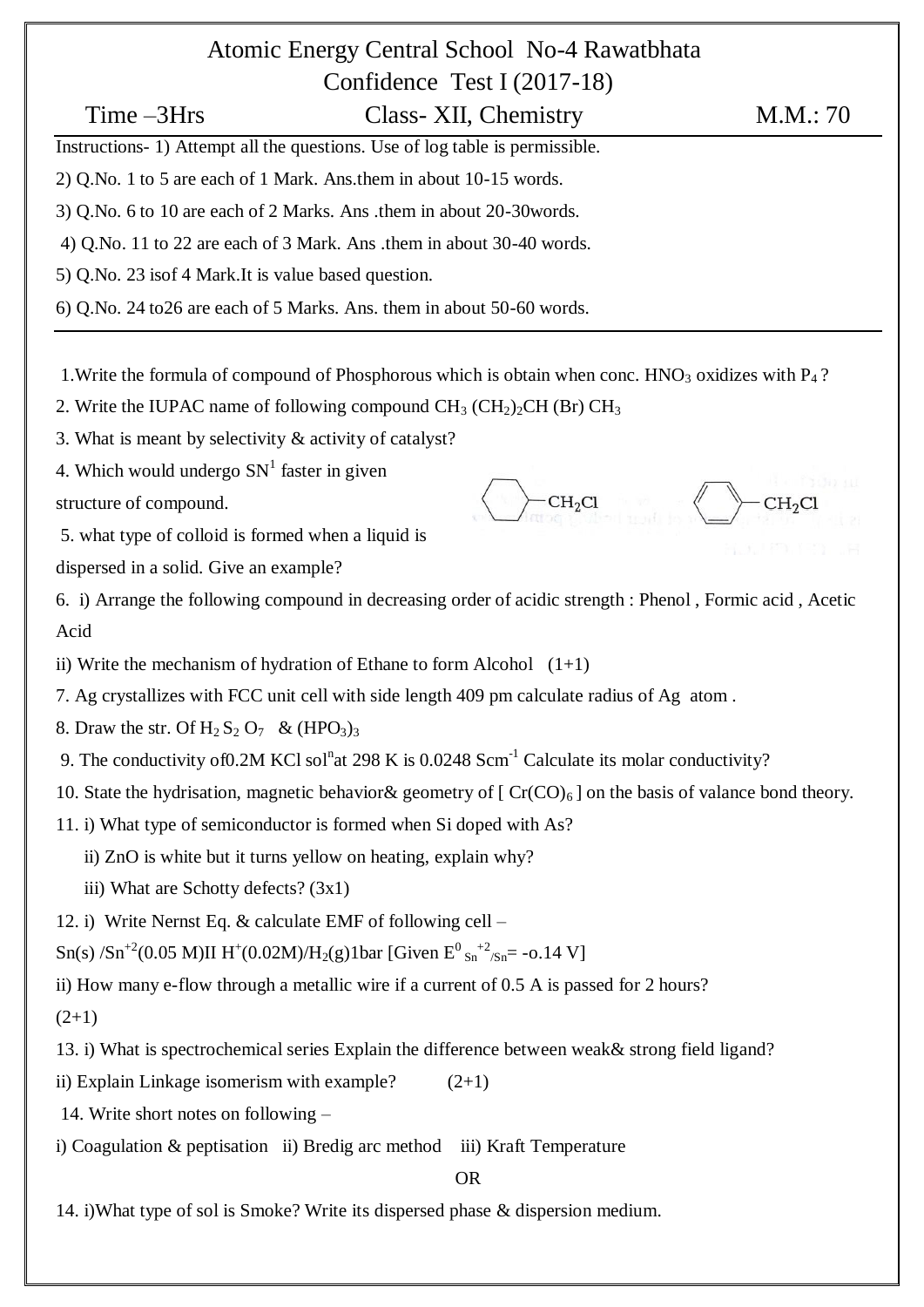ii) Differentiate between Physiosorption & Chemisorptions.

iii) What is collodion?  $(3x1)$ 

15. The rate constant for the first order decomposition of  $H_2O_2$  is given by the equation: log k= 14.34 - $1.25x10^4$  K/T

Calculate Ea for the reaction & at what temp. Will its half life be 256 min?

16. Among the following compound which is more reactive towards  $SN^2$  reaction, towards β elimination reaction, & which is optically active-

2-Chloro pentane, 2-bromo 2- methyl butane, 1-bromopentane

Also give explanation of your answer.

17. Explain the following –

i) Mond Process of Ni refining (also write reaction ) ii) column chromatography for purification of rare elements. Iii) Extraction of Au by cyanide process.

18. How would you obtain i) Benzoquinone from phenol

ii)p- bromo aniline from Aniline iii) Aniline from Benzoic Acid

19. Write the Str.& name of monomer of following monomer –

Nylon-6 , Nylon66, Buna –S, terelene , Teflon, Natural Rubber.

20. Explain the following with one example of each –

i) Cationic detergent ii) Anti fertility drug iii) Artificial Sweeteners

21 Give reason for the following – i)  $\text{PCl}_5$  is more covalent than  $\text{PCl}_3$ 

ii) Fe on reaction with HCl forms Fe  $Cl_2$  not FeCl<sub>3</sub>.

iii)  $H_3PO_2$  is stronger reducing agent than  $H_3PO_3$ 

22. i) Arrange these in decrease order of  $pK_b$ –

 $C_2 H_5NH_2$ ,  $CH_3NH_2$ ,  $C_6H_5NH_2$  ,  $(C_2 H_5)_2NH$ ,

ii) Identify A,B,C, & D in the following sequence of reaction-

A  $\frac{Na}{4}$ B  $\xrightarrow{\text{NANO2}/\text{HCl}} C \xrightarrow{D}$ 

23. After watching programme on T.V. about the presence of carcinogenic pot.bromate & Potassium iodide in bread & other bakery products, Parul a XII class student decided to make others aware about this. She consulted school Principal & requested to stop the selling bakery items in school canteen. The Principal took immediate action, & instruct canteen manager to replace these bakery items with fresh fruits.

i) What value shown by Paul?

ii) What is meant by carcinogenic chemical?

iii) Which polysaccharide present in bread?

iv) Name two water soluble vitamins.

24.i)Account for the following – a) Transition metals form alloy.

b) Zn, Cd & Hg are soft metals

c)  $E^0$  value for Mn<sup>3+</sup>/Mn<sup>2+</sup> couple is highly positive (+1.57 V) as compared to  $Cr^{3+}/Cr^{2+}$ 

ii) Describe similarity & dissimilarity of Lanthanoids & Actinoids (2-2 each)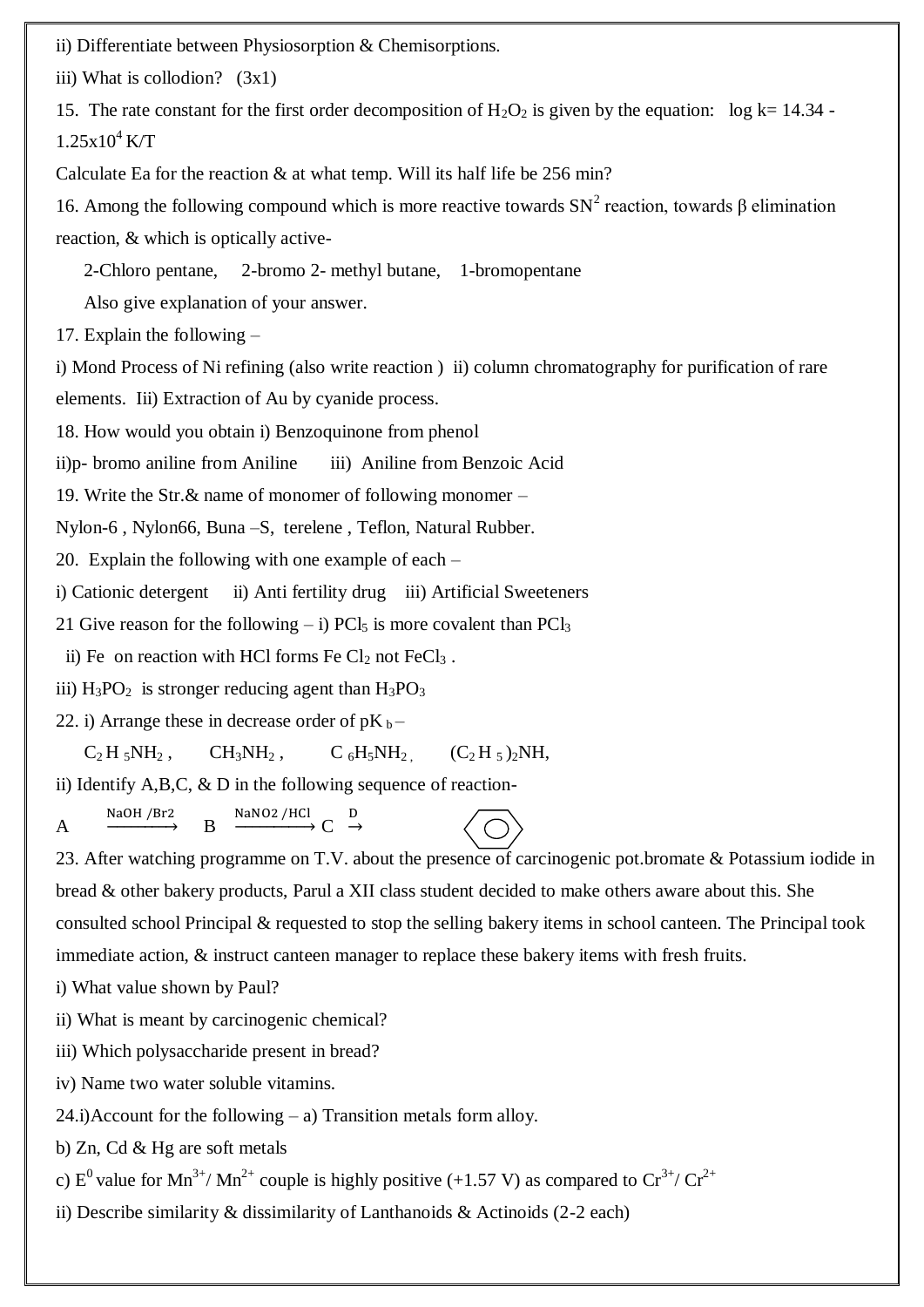i)Account for the following – a)How is the variability in oxidation state of Transition metals different from that of p- block elements?

b) Out of  $Cu^+ \& Cu^{++}$  which ion is unstable in aqueous soln.  $\&$  why

c)Orange color of  $Cr_2O_7^{-2}$  ion changes to yellow when treated with alkali,why?

ii) Explain lanthanoid contraction. What are its consequences?

25. i) Explain +ve& -ve deviation of non ideal Sol<sup>n</sup> & also draw its graph.

ii) Calculate maximum molarity of CuS in aq.Sol<sup>n</sup>, if  $K_{s,p}$  value of CuS is  $6x10^{-16}$ 

OR

i) Why some times we get abnormal molecular mass using colligative properties? Explain it.

ii) Calculate amount of CaCl<sub>2</sub> (i=2.47) to be dissolved in 2.5 L water so that osmotic pr. Is 0.75 atm. At 27<sup>0</sup> C.  $(2+3)$ 

26. i) Distinguish between the following by chemical test - a) Acetophenone & benzoquinone b) Phenol & benzoic acid

ii) Account for the following – a) Aldehydes are

more reactive than ketone.

a) Aniline does not undergo Friedel craft Reaction .

b) Carboxylic acid has higher b.p. than alcohol.

OR

i)How will you convert the following- a) benzoic acid to benzaldehyde

b) Acetophenone to benzoic acid

c) Ethanoic acid to 2- hydroxyethanoic acid

ii) An organic compound contains 69.7% Carbon 11.63% H & rest Oxygen. The molecular mass of the compound is 86 It does not reduce tollens reagent  $\&$  not formsaddition compound with NaHCO3  $\&$  give +ve iodoform test. On vigorous oxidation it gives ethanoic acid & propanoic acid. Identify compound & write its structure.

------------------

OR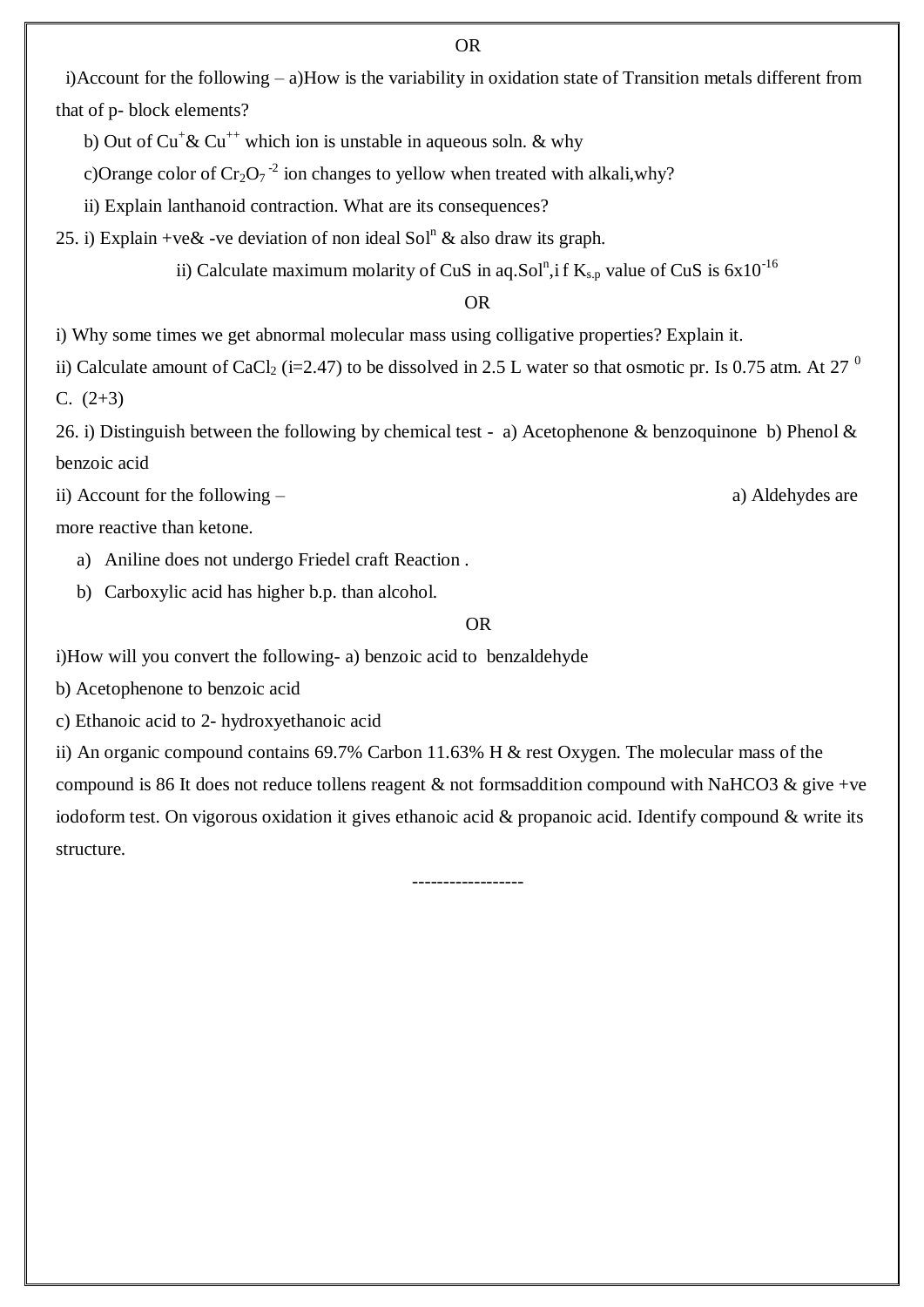# Atomic Energy Central School No.4 Rawatbhata Confidence Examination - I (2017-18)

Time : 3 hours Class XII, Mathematics M M: 100 General Instructions: (i) All questions are compulsory. (ii) This question paper contains 29 questions. (iii) Question 1- 4 in Section A are very short-answer type questions carrying 1 mark each. (iv) Question 5-12 in Section B are short-answer type questions carrying 2 marks each. (v) Question 13-23 in Section C are long-answer-I type questions carrying 4 marks each. (vi) Question 24-29 in Section D are long-answer-II type questions carrying 6 marks each. Section A 1. What is the principal value of  $\tan^{-1}(\tan \frac{2\pi}{3})$ 2. A and B are square matrices of order 3 each,  $|A| = 2$  and  $|B| = 3$ . Find  $|3AB|$ 3. What is the distance of the point  $(p, q, r)$  from the x-axis? 4. Let  $f: R \to R$  be defined by  $f(x) = 3x^2-5$  and  $g: R \to R$  be defined by  $g(x) = \frac{x}{x^2+1}$ . Section –B Questions from 5 to 12 are of 2 marks each. 5. How many equivalence relations on the set {1,2,3} containing (1,2) and (2,1) are there in all ? Justify your answer.  $\boldsymbol{0}$ 6. Without expanding the determinant prove that|  $=0.$  $\overline{\phantom{0}}$ 3 7. If  $e^{y} (x + 1) = 1$ , show that  $\frac{dy}{dx} = e^{-x}$ 8. Find the sum of the order and the degree of the following differential equations  $\frac{d^2}{dt^2}$  $\frac{d^2y}{dx^2} + \sqrt[3]{\frac{d}{d}}$  $\frac{dy}{dx}$ +(1+x)=0  $\boldsymbol{d}$ 9. Find the Cartesian and Vector equations of the line which passes through the point (-2,4,-5) and parallel to the line given by  $\frac{x+3}{3} = \frac{y}{x}$  $\frac{-4}{5} = \frac{8}{4}$ <sup>-</sup> 10. Solve the following Linear Programming Problem graphically: Maximize  $Z = 3x + 4y$ subject to the constraints  $x+y \le 4$ ,  $x \ge 0$  and  $y \ge 0$ . 11. A couple has 2 children. Find the probability that both are boys, if it is known that (i) one of them is a boy (ii) the older child is a boy. 12. The sides of an equilateral triangle are increasing at rate of 2 cm/sec. Find the rate at which its area increases,when side is 10 cm long. Section – C Questions from 13 to 23 are of 4 marks each.  $\sin(A + B + C)$  $sinB$  $cosC$ 13. If  $A + B + C = \pi$  then find the value of  $\begin{bmatrix} -\sin B \\ -\sin B \end{bmatrix}$  $\overline{\phantom{0}}$  $\mathbf{0}$ tanA  $-tanA$  $\mathcal{C}$  $\Omega$ OR Using properties of determinant, prove that

 $|c + a b - c b| = 3abc - a^3 - b^3 - c^3$  $|b+c a-b|$  $|a + b \ c - a|$ 

# 14. It is given that for the function  $f(x) = x^3 - 6x^2 + ax + b$  Rolle's theorem holds in [1,3] with  $c = 2 + \frac{1}{\sqrt{3}}$ . Find a and b.

15. Determine for what values of x,  $f(x) = x^3 + \frac{1}{x}$  $\frac{1}{x^3}$  is strictly increasing or strictly decreasing.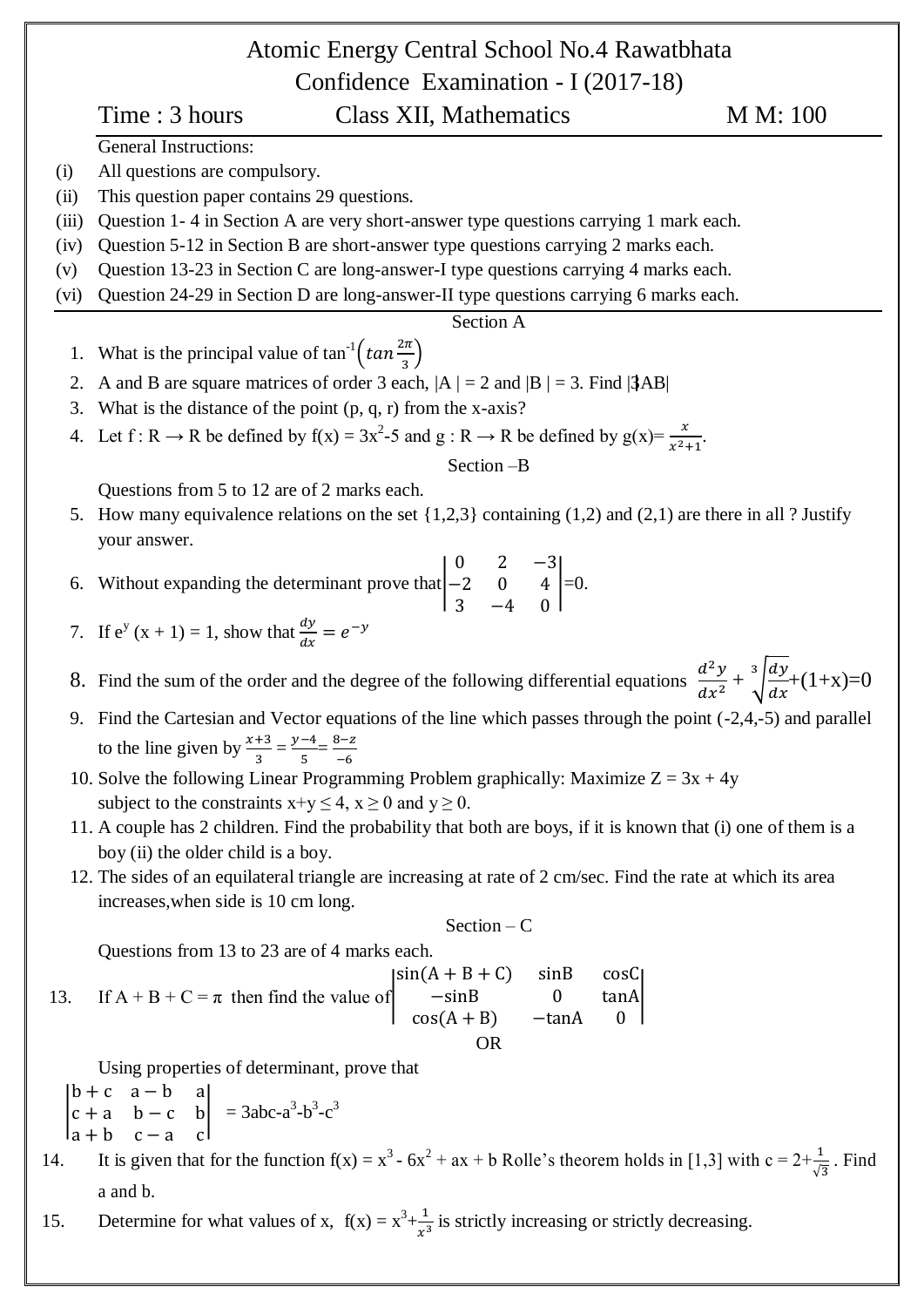#### OR

Or

Find the point on the curve  $y = x^3 - 11x + 5$  at which tangent is  $y = x - 11$ 

- 16. Evaluate  $\int_0^2 x^2$  $\int_{0}^{2} x^2 + 3dx$  as limit of sums.
- 17. Find the area of region bounded by y-axis,y=cosx and y=sinx,  $0 \le x \le \frac{\pi}{2}$
- 18. Prove that  $x^2-y^2=c(x^2+y^2)^2$  is the general solution of differential equation  $(x^3-3xy^2) dx = (y^3-3x^2y) dy$ , where C is a parameter.

Find the general solution of differential equation  $x^2 \frac{d}{dx}$  $\boldsymbol{d}$  $- xy = 1 + cos(\frac{y}{x})$  $\frac{y}{x}$ 

- 19. If the vectors  $\vec{a}+\vec{b}+\vec{c}=0$ ,  $|\vec{a}|=3$ ,  $|\vec{b}|=5$  and,  $|\vec{c}|=7$  find the angle between a and b.
- 20. A p ane meets the coo dinate axes in A B and C such that the centroid of  $\triangle$  ABC is the point ( $\alpha$ ,  $\beta$ , $\gamma$ ). Show that the equation of the plane is  $\frac{x}{\alpha} + \frac{y}{\beta}$  $\frac{y}{\beta} + \frac{z}{\gamma}$  $\frac{2}{\gamma} = 3.$
- 21. If a 20 year old girl drives her car at 25 km/h, she has to spend Rs 4/km on petrol. If she drives her car at 40 km/h, the petrol cost increases to Rs 5/km. She has Rs 200 to spend on petrol and wishes to find the maximum distance she can travel within one hour. Express the above problem as a Linear Programming Problem. Write any one value reflected in the problem.
- 22. The random variable x has probability distribution of following form

$$
P(x) = \begin{cases} k, if x = 0\\ 2k, if x = 1\\ 3k, if x = 2\\ 0, otherwise \end{cases}
$$

i)Find value of k ii)Find P( $X \le 2$ ) iii)Find P( $X \le 2$ ) iv)Find P( $X \ge 2$ )

23. A can solve 90% of problems given in a book and B can solve 70% . what is the probability that atleast one of them will solve the problem, selected at random from the book.

SECTION-D

Questions from 24 to 29 are of 6 marks each

24. Using properties of integral evaluate 
$$
\int_0^{\pi} \frac{x}{1 + \sin x} dx
$$

Or  

$$
\int_0^{\pi} \frac{x \sin x}{1 + \cos^2 x} dx
$$

- 25. Determine the operation  $*$  define below on Q is a binary operation or not a $*b= ab+1$ . check whether it is commutative or associative also find the identity element.
- 26. Find the shortest distance between the lines  $\frac{x-1}{2} = \frac{y}{x-1}$  $\frac{-2}{3} = \frac{z}{2}$  $\frac{x-3}{4}$  and  $\frac{x-2}{3} = \frac{y}{x}$  $\frac{-4}{4} = \frac{z}{4}$ 5 Or

Find the foot of perpendicular from the point (0,2,3) on the line  $\frac{x+3}{5} = \frac{y}{x}$  $\frac{-1}{2} = \frac{z}{z}$  $\frac{44}{3}$  also find the length of perpendicular.

- 27. If  $A=$  $\overline{c}$  $\overline{4}$ 6 ), find  $A^{-1}$ . Using  $A^{-1}$  solve the system of equations  $2 \t3 \t10 \t2 \t4 \t6 \t5 \t6 \t9 \t2$  $\frac{2}{x} + \frac{3}{y} + \frac{10}{z} = 2$ ,  $\frac{4}{x} + \frac{6}{y} + \frac{5}{z} = 5$ ,  $\frac{6}{x} + \frac{9}{y} - \frac{20}{z} = -4$
- 28. Using integration find the area of region bounded by the triangle whose vertices are (-2,1), (0,4) & (2,3).
- 29. A farmer wants to construct a circular garden and a square garden in his field. He wants to keep the sum of their parameter 600 meter. Prove that the sum of their areas is the least, when the side of the square garden is double the radius of the circular garden. Do you think that a good planning can save energy time and money.

-------------------------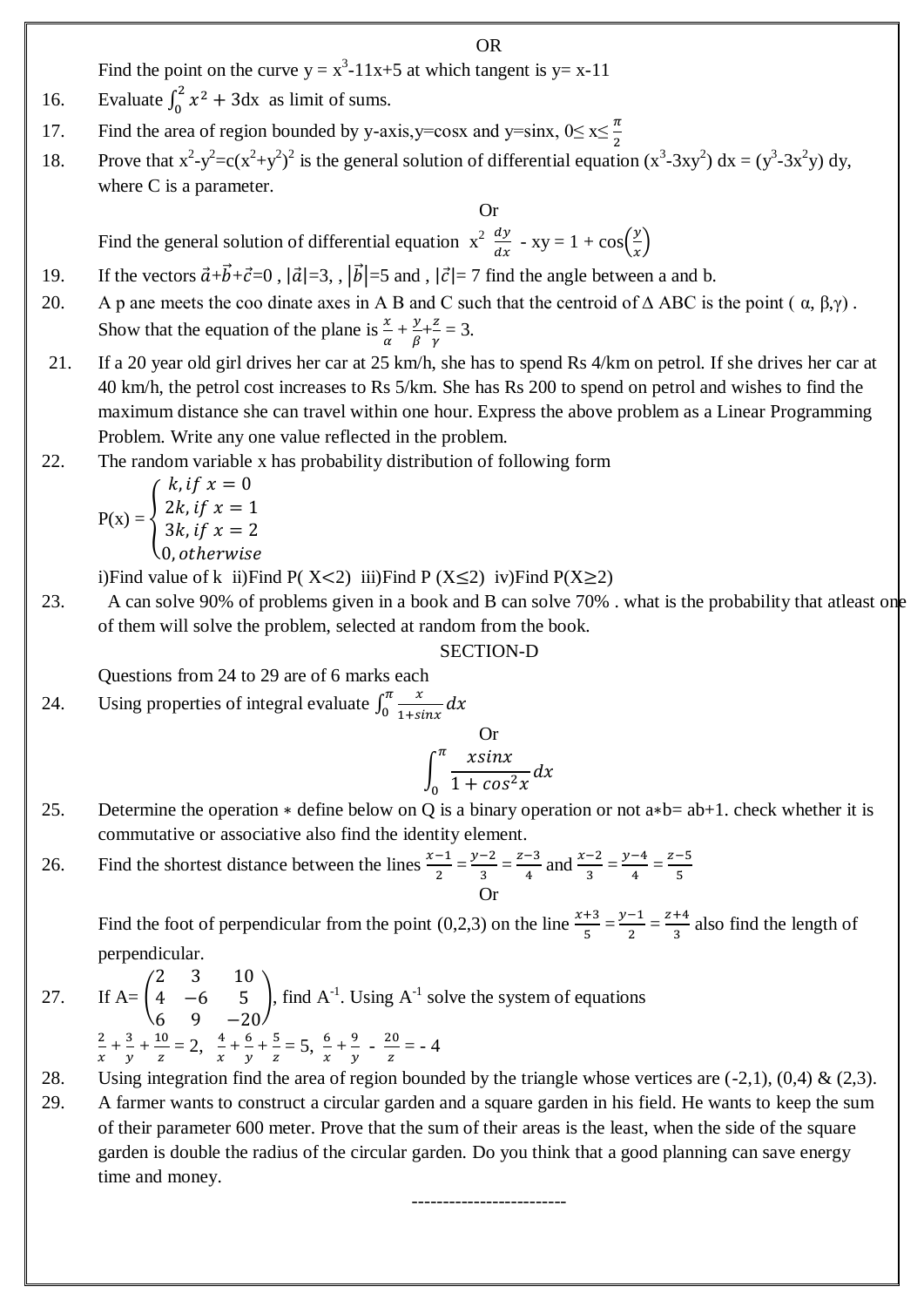# Atomic Energy Central School No 4 Rawatbhata Confidence Examination I (2017-18)

Time: 3Hrs Class – XII, Biology M.M. 70

General Instruction:-

• There are a total of 26 questions and five sections in the questions paper. All questions are compulsory.

• This question paper consists of five sections A, B, C, D and E section  $A'$  consists of 5 question of one mark each. Section 'B' is of 5 questions of 2 marks each, section 'C' is of 12 questions of 3 marks each, section 'D' is contain value based one question and of four marks and three questions in section 'E' and each one of 5 marks.

• There is no overall choice. However an internal choice has been provided in one questions of 2 marks one question of 3 marks and all questions of 5 marks. Attempt only one choice in all such questions.

• Wherever necessary, the diagrams drawn should be neat and properly labeled.

## SECTION 'A'

- 1. Banana is a true fruit, as well as a parthenocarpic fruit.Give one reason.
- 2. From which part, generally pollen tube enters in the ovule?
- 3. Give an example of a codon having dual function.
- 4. Suggest a technique to researcher who needs to separate fragment of DNA.
- 5. Mention two objective of setting up GEAC by our government.

## SECTION 'B'

- 6. Explain the relationship between CFCs and ozone in the stratosphere.
- 7. (i) What do 'Y' and 'B' stand for in 'YAC' and 'BAC' used in Human Genome Project (HGP)? (ii) Expand SNP's identified by scientists in HGP.
- 8. Taking an example of a small pond explain how the four component of an ecosystem function as a unit.
- 9. Ankit wants to perform crosses for studying the inheritance of a particular trait. While selecting the organism for the study, what point should be keep in his mind?
- 10. Write short not on : (i) Totipotency (ii) Protoplast culture

OR

Expand : MALT, CMI, AIDS, NACO

## SECTION 'C'

- 11. Give an example of an autosomal recessive trait in human. Explain its pattern of inheritance with the help of a cross.
- 12. How has RNAi technique help to prevent the infection of roots in tobacco plants by nematode *Meloidegyne incognitia*?
- 13. Explain with the help of suitable examples the three different ways by which organisms overcome their stressful conditions lasting for short duration.
- 14. A couple with normal vision bear a colourblind child. Work out a cross to show how is it possible and mention the sex of the affected child.
- 15. What is triple fusion? Where and how does it take place? Name the nuclei involved in triple fusion.
- 16. (i) Draw an ideal pyramid of energy upto four tropic level where 1,000,000 J energy is available (from sunlight) to the primary producer. Indicate the amount of energy available at each tropic level. (ii) What is ecological efficiency?
- 17. A patient suffering from ADA deficiency. Can he cure? How?
- 18. Draw a neat labeled diagram showing steps of PCR.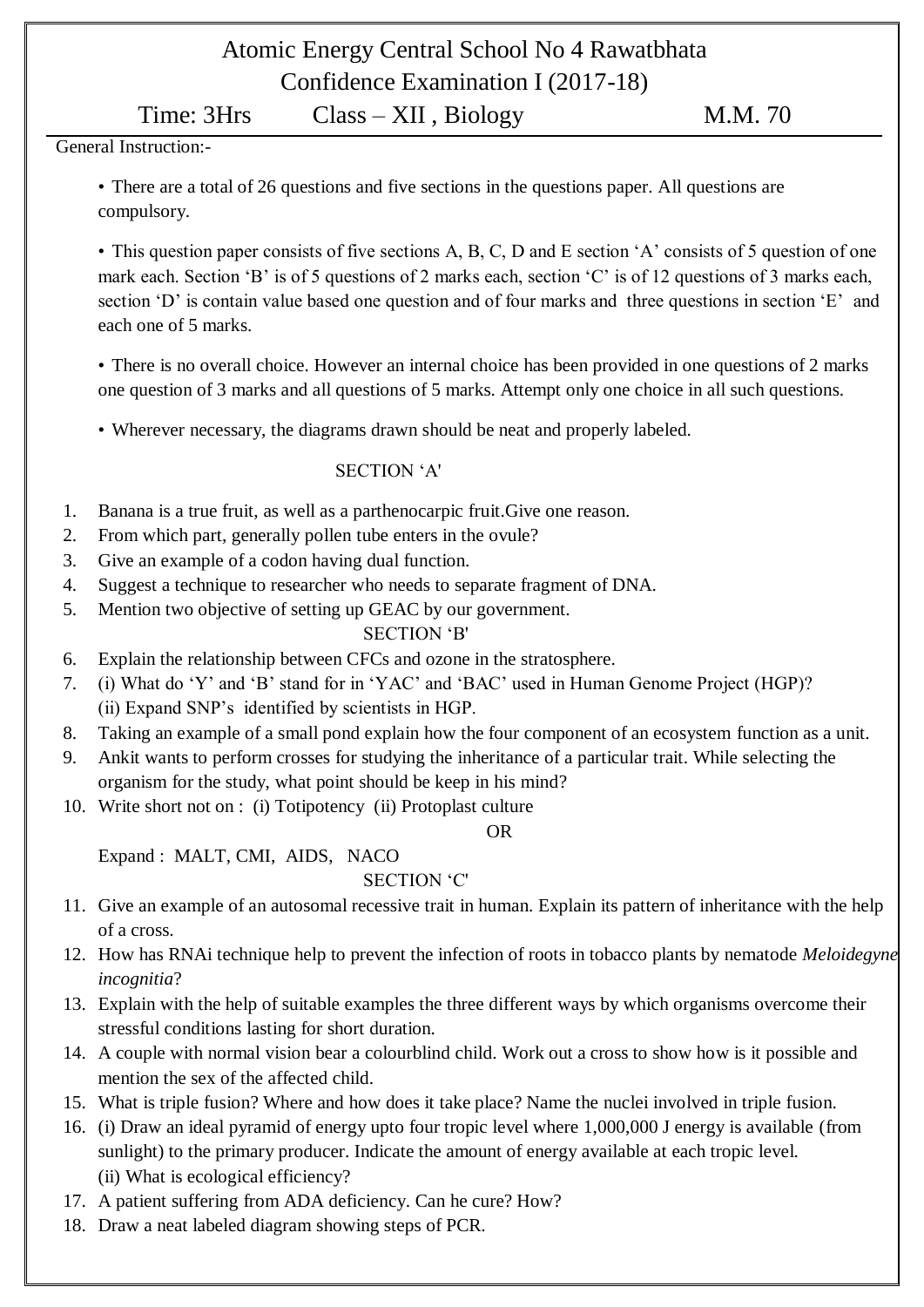19. Write critical notes on the following:

(i) Eutrophication (ii) Biological magnification (iii) Ground water depletion and ways for its replenishment.

20. What is oestrous cycle? How is it different from menstrual cycle?

OR

 $°Ca^{+2}$  is very important for fertilization in humans. In absence of  $Ca^{+2}$ , fertilization does not occur'. Comment.

21. (i) In eukaryotes, gene expression, i.e. formation of polypeptide chain is regulated at four different levels. Explain

(ii) What is smog?

- 22. (i) How is phosphorus recycled in the nature?
	- (ii) Write short notes on the: Mimicry and Camouflage.

## SECTION 'D'

- 23. Organisms remain as individuals but interact as a group with other organisms and physical habitats and behave as population, community, ecosystem, etc.
	- (i) What, according to you, are the factors that account for the formation of major biomes?
	- (ii) Name any four major biomes of India.
	- (iii) What value is learnt from this statement?

# SECTION 'E'

24. (i) Draw a labeled longitudinal section of an albuminous seed.

(ii) What is cancer? How normal cells get transformed into cancerous neoplastic cells? Mention the difference between viral oncogenes and cellular oncogenes.

**OR** OF THE STATE OF THE STATE OF THE STATE OF THE STATE OF THE STATE OF THE STATE OF THE STATE OF THE STATE OF THE STATE OF THE STATE OF THE STATE OF THE STATE OF THE STATE OF THE STATE OF THE STATE OF THE STATE OF THE ST

(i) What are different types of endosperms of an angiospermic plant?

(ii) What are lymphoid organs? Write name of any four lymphoid organs and their function.

25. (i) How are the following formed and involved in DNA packaging in a nucleus of a cell?

(a) Histone octomer (b) Nucleosome (c) Chromatin

(ii) Why should we conserve biodiversity? How can we do it?

## OR

(i) Differentiate between analogy and homology giving one example each of plant and animal, respectively. (ii) Distinguish between the roles of flocks and anaerobic sludge digester in sewage treatments.

26. Describe Meselson and Stathl's experiment that was carried in 1958 on E.coli. Write the conclusion they arrived at after the experiment.

OR

Give a genetic explanation for the following cross. When a tall plant with round seeds was crossed with dwarf pea plant with wrinkled seeds than all individual of  $F_1$ -generation were tall with round seeds. However, selfing among  $F_1$ -generation led to 9:3:3:1 phenotypic ratio.

---------------------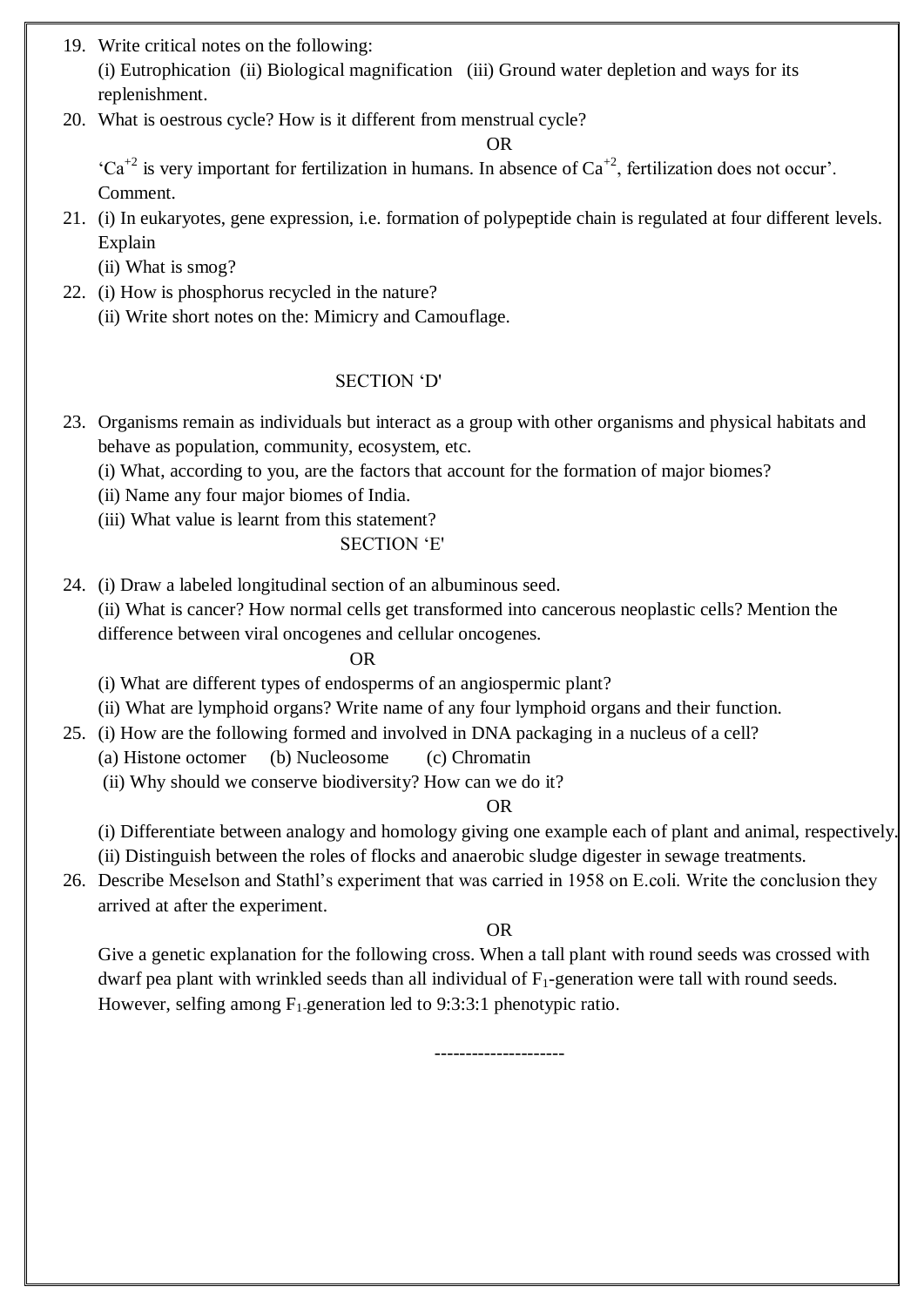|     |                                                                                                                                                                                                                                                                                                    |                                                                                                                                                                                                      | Atomic Energy Central School No-4, Rawatbhata                                                                                                                                                                      |                   |  |
|-----|----------------------------------------------------------------------------------------------------------------------------------------------------------------------------------------------------------------------------------------------------------------------------------------------------|------------------------------------------------------------------------------------------------------------------------------------------------------------------------------------------------------|--------------------------------------------------------------------------------------------------------------------------------------------------------------------------------------------------------------------|-------------------|--|
|     | Confidence Examination I (2017-18)                                                                                                                                                                                                                                                                 |                                                                                                                                                                                                      |                                                                                                                                                                                                                    |                   |  |
|     | Time: 3 Hours                                                                                                                                                                                                                                                                                      | <b>Class: XII, Computer Science</b>                                                                                                                                                                  | <b>MM</b> : 70                                                                                                                                                                                                     |                   |  |
| Q.1 | <b>OR</b><br>Define Macro with suitable example?                                                                                                                                                                                                                                                   |                                                                                                                                                                                                      | (a) Differentiate between Call by Value and Call by Reference, with a suitable example in $C++$ ?                                                                                                                  | [2]               |  |
| (b) | void main()<br>{ float Last = $26.5698742658$ ;<br>}                                                                                                                                                                                                                                               | cout< <setw(5)<<setprecision(9)<<sqrt(last);< td=""><td>Which C++ header file (s) will be included to run /execute the following C++ code?</td><td>[1]</td></setw(5)<<setprecision(9)<<sqrt(last);<> | Which C++ header file (s) will be included to run /execute the following C++ code?                                                                                                                                 | [1]               |  |
| (c) | corrections.<br>#include <iostream.h><br/>void main()<br/><math>\{</math> int A[10];<br/><math>A=[3,2,5,4,7,9,10];</math><br/>for(<math>p = 0</math>; <math>p \le 6</math>; <math>p++</math>)<br/>{ <math>if(A[p]\%2=0)</math><br/>int <math>S = S + A[p]</math>;<br/><math>\}</math></iostream.h> |                                                                                                                                                                                                      | Rewrite the following program code after removing the error from it and underline the                                                                                                                              | $[2]$             |  |
| (d) | $\text{cout} \ll \text{pow}(S,2);$<br>the variable 'Go'.<br>void main()<br>{ int X [4] = {100,75,10,125};<br>int Go = random(2)+2;<br>for (int $i = Go$ ; $i < 4$ ; $i++)$<br>$\}$<br>i. 100\$\$75                                                                                                 | ii. 75\$\$10\$\$125\$\$<br>iii. 75\$\$10\$\$                                                                                                                                                         | Observe the following $C_{++}$ code and find out, which out of the given options i) to iv) are the<br>expected correct output. Also assign the maximum and minimum value that can be assigned to<br>iv.10\$\$125\$ | $\lceil 2 \rceil$ |  |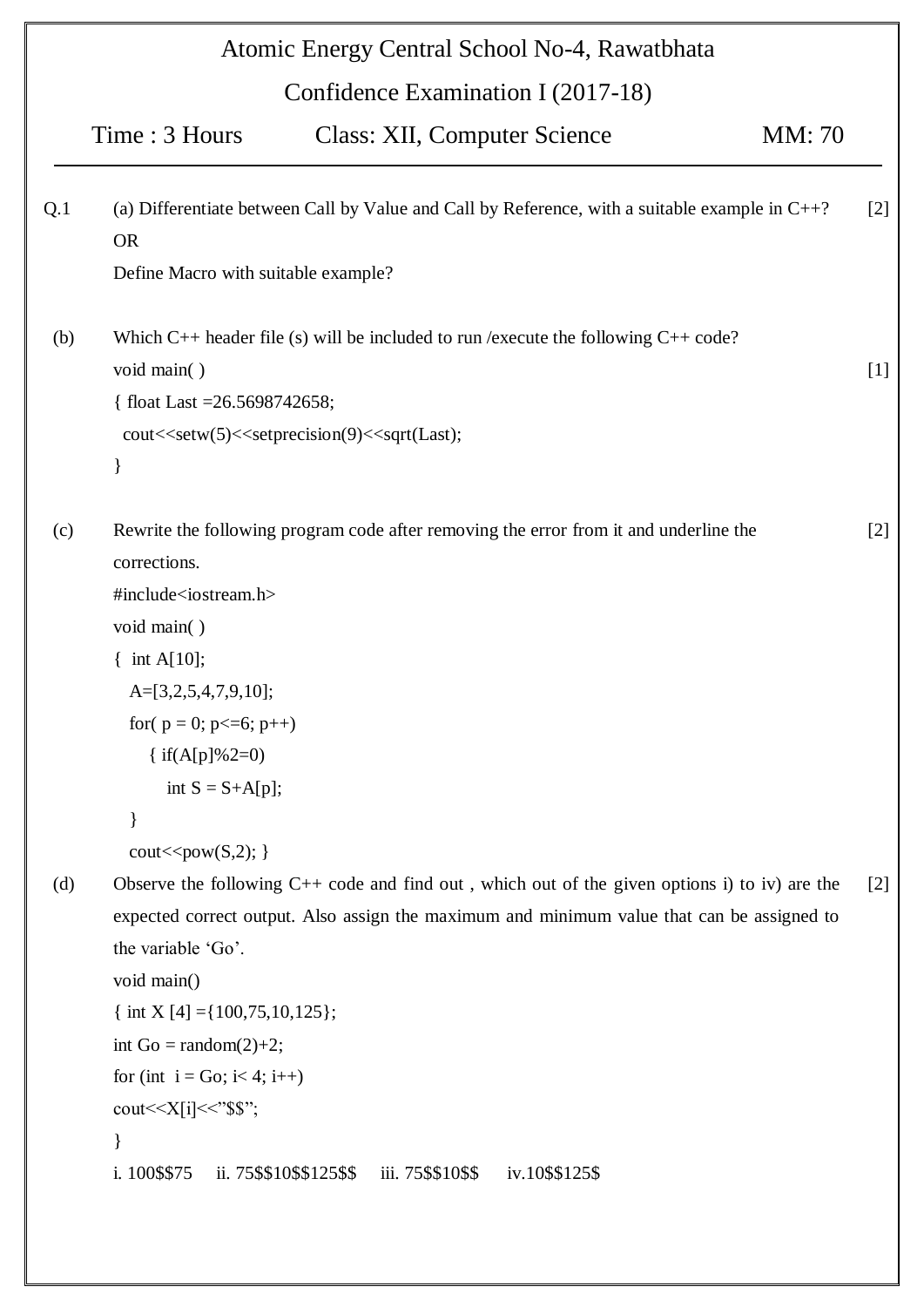```
 (e) Find the output of the following program:
        #include<iostream.h>
        void switchover(int A[ ],int N, int split)
        {for(int K = 0; K < N; K + +)
          if(K<split)
            A[K] += K;else
            A[K]^* = K;}
        void display(int A[ ], int N)
        { for(int K = 0; K < N; K + +)
           (K\%2=0) ? cout << A[K] << "%" : cout << A[K] << endl;
        }
        void main( )
         { int H[ ] = {30,40,50,20,10,5};
           switchover(H,6,3);
           display(H,6);
        }
                                                                                                             [2]
Q.2
(b) 
        (a) Explain the concept of Static Data Members in Class with example?
        Answer the questions (i) and (ii) after going through the following class : 
        class Exam
         { int Rollno;
            char Cname[25];
            float Marks ;
         public :
           Exam( ) //Function 1
           \{ Rollno = 0;
              Cname="";
              Marks=0.0;
           }
           Exam(int Rno, char candname) //Function 2
           \{ Rollno = Rno;
               strcpy(Cname,candname);
           }
           ~Exam( ) //Function 3
           { cout<< "Result will be intimated shortly" <<endl;
            }
                                                                                                             [2]
                                                                                                             [2]
```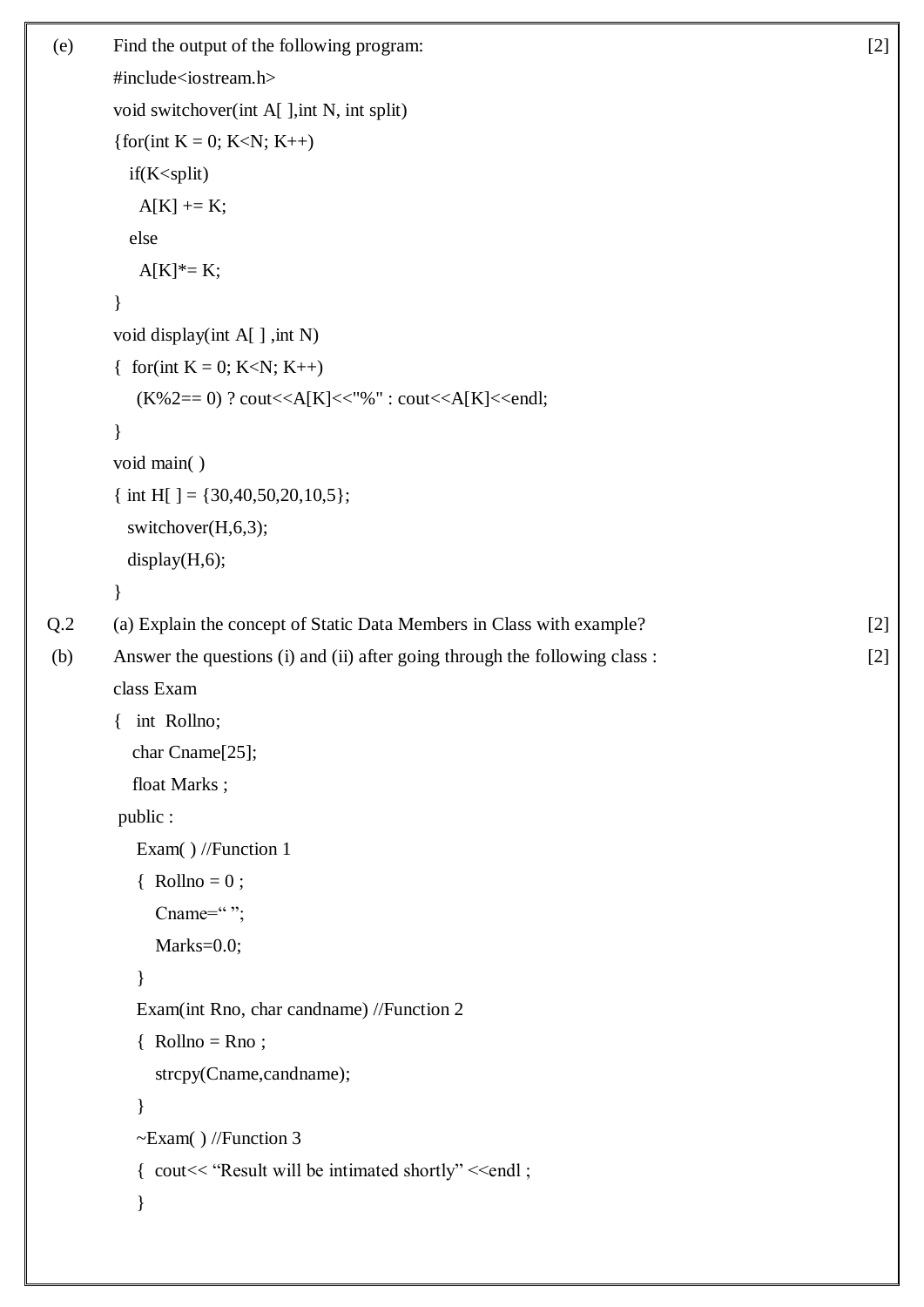```
 (c)
 d) 
         void Display( ) //Function 4
         { cout << "Roll no :" << Rollno;
           cout << "Name :" << Cname;
           cout << " Marks:" << Marks;
         }
      } ;
      (i) Which OOP concept do Function 1 and Function 2 implement in together? Explain?
      (ii) What is Function 3 called? When will it be invoked?
      Define a class Candidate in C++ with following specification : 
      Private Members :
      A data members Rno(Registration Number) type long
      A data member Cname of type string
      A data members Agg_marks (Aggregate Marks) of type float
      A data members Grade of type char
      A member function setGrade () to find the grade as per the aggregate marks obtained by the 
      student. Equivalent aggregate marks range and the respective grade as shown below.
      Aggregate Marks Grade
      >=80 A
      Less than 80 and \geq 65 B
      Less than 65 and \geq 50 C
      Less than 50 D
      Public members:
           A constructor to assign default values to data members:
             Rno=0, Cname="N.A", Agg_marks=0.0 and Grade='#'
          • A function Getdata () to allow users to enter values for Rno. Cname, Agg marks and call
             function setGrade () to find the grade.
           A function dispResult( ) to allow user to view the content of all the data members.
      Give the following class definition answer the question that is follow: 
      class University
      { char name [20];
       protected :
         char vc[20];
      public :
           void estd();
           void inputdata();
           void outputdata();
                                                                                                    [4]
                                                                                                    [4]
```
}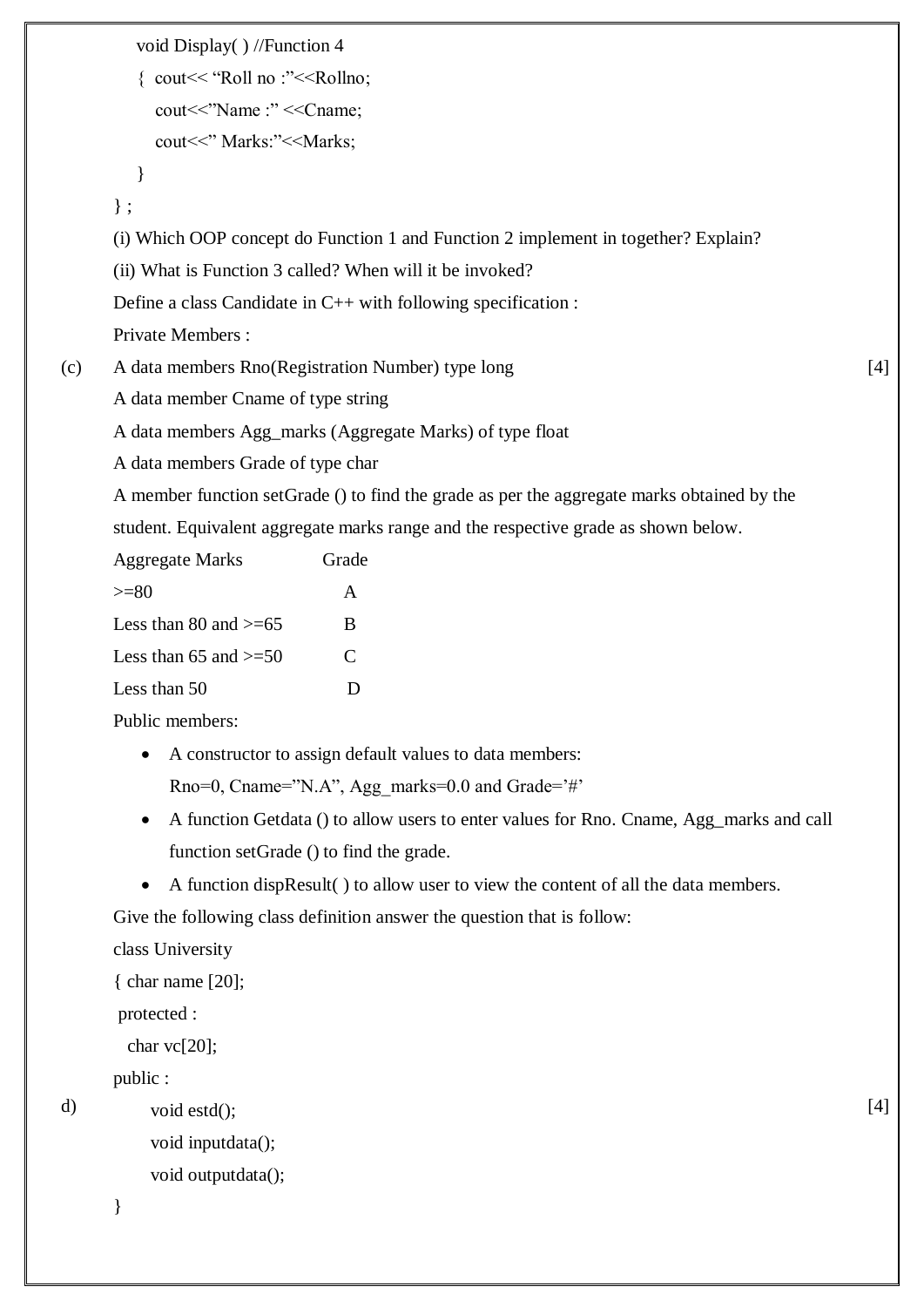```
class College : protected University
{ int regno;
protected
   char principal()
public :
   int no_of_students;
   void readdata();
   void dispdata ( );
};
class Department : public College
{ char name[20];
char HOD[20];
public :
void fetchdata(int);
void displaydata( ); 
}
i). Name the base class and derived class of college. [1/2 ]
ii) What type of inheritance is depicted in the above class definition? [1/2]
iii) Name the data member(s) that can be accessed from function displaydata(). [1]
iv) What will be the size of an object (in bytes) of class Department? [1]
v) Whether the function estd() is accessible by the function fetchdata(), justify? [1]
```
Write the parameterized constructor definition for the classes given below: class alpha

{ int a

float b;

char c;

public:

----------- //constructor definition

…... };

class beta

{ int x; public:

e)

……………..//constructor definition

};

class gamma : public alpha, public beta { int g;

[3]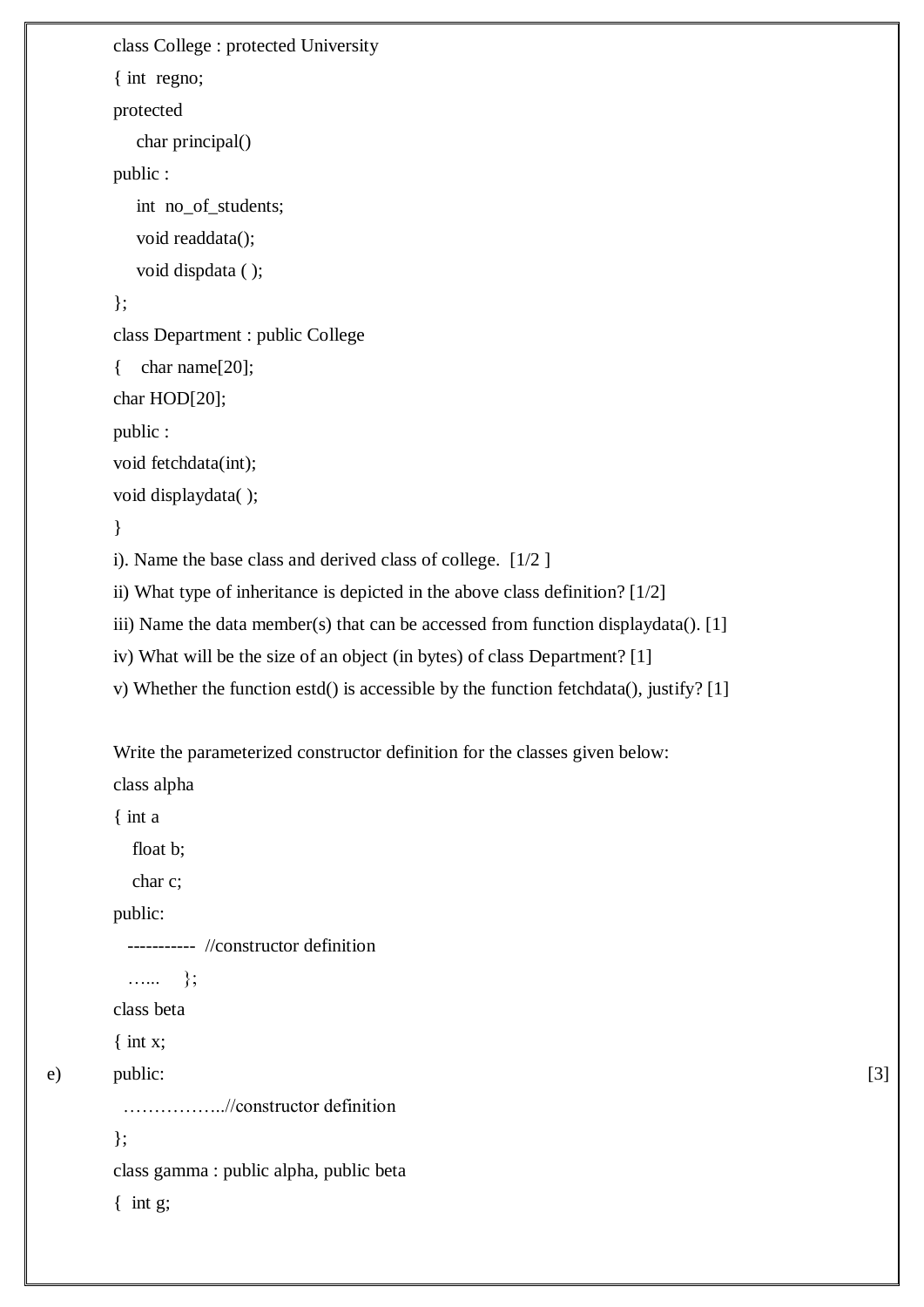```
public:
         --------------------// constructor definition
        };
Q.3
(b) 
(c)
        (a) An integer array A [30][40] is stored along the column in the memory. If the element 
        A[20][25] is stored at 50000, find out the location of A[25][30]. 
        Write the definition of functions Insert() and Delete() of Class Queueofbus, for the linked 
        implemented queue containing passenger information as follows: 
        struct NODE
         { int Ticketno;
           char PName[20];
           NODE * NEXT; };
        class Queueofbus
         { NODE *Rear, *Front;
        public:
           Queueofbus()
            \{ Rear = NULL;
              Front = NULL; 
            }
           void Insert();
           void Delete();
           ~Queueofbus()
           { cout<<"Object destroyed"; }
         };
        OR
        WAF in C++ (void PushST(Node * Top, Node * Ptr)) to insert a new node (* Ptr) in a
        dynamically allocated Stack. Assume the stack has been already existing with a set of nodes 
        belongs to the following structure Node. Display the stack after inserting.
        struct Node 
         { int info;
          Node * Next;
         };
        Write a function to sort any array of n elements using insertion sort. Array should be passed as 
        argument to the function. 
                                                                                                          [3]
                                                                                                          [3]
                                                                                                          [2]
```
(d) Write a function NewMAT(int A[][3], int r, int c ) in C++, which accepts a 2d array of integer and its size as parameters divide all those array elements by 6 which are not in the range 60 to 600 (both values inclusive) in the 2d Array . [2]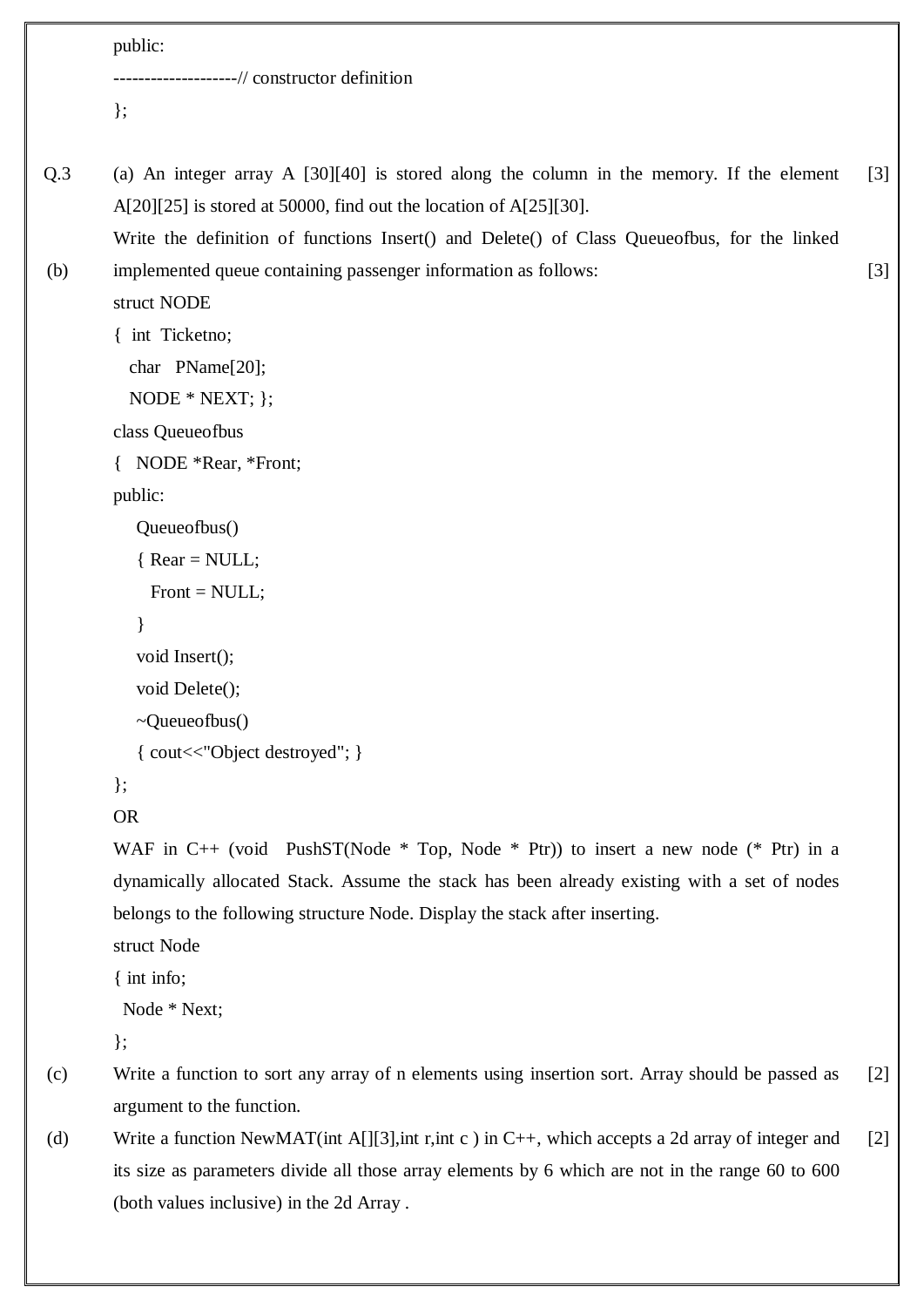| (e) |                                                                                                      |                                                                                                    |                   | each Operations: 470, 5, 4, $\land$ , 25, /, 6, $\ast$ , 2, $\ast$ , - |               | Evaluate the following postfix expression using stack and show the contents after execution of | $[2]$             |
|-----|------------------------------------------------------------------------------------------------------|----------------------------------------------------------------------------------------------------|-------------------|------------------------------------------------------------------------|---------------|------------------------------------------------------------------------------------------------|-------------------|
|     |                                                                                                      |                                                                                                    |                   |                                                                        |               |                                                                                                |                   |
| Q.4 | (a) Consider a file EmpDB, assuming that file may contain a set of objects belongs to class Emp.     |                                                                                                    |                   |                                                                        |               | $[1]$                                                                                          |                   |
|     | i) Write $C_{++}$ statement to position the file pointer before the last object in the file.         |                                                                                                    |                   |                                                                        |               |                                                                                                |                   |
|     | ii) Write $C_{++}$ statements to write a new object E into file at the last position.                |                                                                                                    |                   |                                                                        |               |                                                                                                |                   |
|     |                                                                                                      | Write a function RevText() to read a text file "Input.txt " and Count only word starting with 'I'. |                   |                                                                        |               |                                                                                                |                   |
|     |                                                                                                      | Example: If value in text file is: INDIA IS MY COUNTRY                                             |                   |                                                                        |               |                                                                                                |                   |
|     |                                                                                                      | Output will be: 2                                                                                  |                   |                                                                        |               |                                                                                                |                   |
| (b) |                                                                                                      |                                                                                                    |                   |                                                                        |               | Write a function in C++ to search and display details, whose destination is "Chandigarh" from  | $\lceil 2 \rceil$ |
|     | binary file "Flight.Dat". Assuming the binary file is containing the objects of the following class: |                                                                                                    |                   |                                                                        |               |                                                                                                |                   |
|     | class FLIGHT                                                                                         |                                                                                                    |                   |                                                                        |               |                                                                                                |                   |
|     |                                                                                                      | { int Fno; // Flight Number                                                                        |                   |                                                                        |               |                                                                                                |                   |
| (c) | char From[20]; // Flight Starting Point                                                              |                                                                                                    |                   |                                                                        |               | $[3]$                                                                                          |                   |
|     | char To[20]; $\#$ Flight Destination                                                                 |                                                                                                    |                   |                                                                        |               |                                                                                                |                   |
|     |                                                                                                      | public:                                                                                            |                   |                                                                        |               |                                                                                                |                   |
|     | char $*$ GetFrom (); { return from; }                                                                |                                                                                                    |                   |                                                                        |               |                                                                                                |                   |
|     |                                                                                                      | char $*$ GetTo(); { return To; }                                                                   |                   |                                                                        |               |                                                                                                |                   |
|     |                                                                                                      | void input() { $\text{cin} \gg \text{Fno} \gg$ ; gets(From); get(To); }                            |                   |                                                                        |               |                                                                                                |                   |
|     |                                                                                                      | void show() { cout << From << ":" << From << ":" << To << endl; }                                  |                   |                                                                        |               |                                                                                                |                   |
|     | $\}$ ;                                                                                               |                                                                                                    |                   |                                                                        |               |                                                                                                |                   |
| Q.5 | (a) Differentiate between cardinality and degree of a table with the help of an example.             |                                                                                                    |                   |                                                                        |               | $[2]$                                                                                          |                   |
|     | Consider the following tables FACULTY and COURSES. Write SQL commands for the                        |                                                                                                    |                   |                                                                        |               |                                                                                                |                   |
| (b) | statements (I) to (IV) $\&$ give outputs for SQL queries (VI) to (VII)<br>$[7]$<br><b>FACULTY</b>    |                                                                                                    |                   |                                                                        |               |                                                                                                |                   |
|     |                                                                                                      |                                                                                                    |                   |                                                                        |               |                                                                                                |                   |
|     |                                                                                                      | F ID Fname<br>Amit                                                                                 | Lname             | Hire_date<br>12-10-1998                                                | Salary        |                                                                                                |                   |
|     | 102<br>103                                                                                           | Nitin                                                                                              | Mishra            |                                                                        | 12000         |                                                                                                |                   |
|     |                                                                                                      |                                                                                                    | <b>Vyas</b>       | 24-12-1994                                                             | 8000<br>14000 |                                                                                                |                   |
|     | 104<br>105                                                                                           | Rakshit<br>Rashmi                                                                                  | Soni<br>Malhotra  | 18-5-2001<br>11-9-2004                                                 | 11000         |                                                                                                |                   |
|     | 106                                                                                                  | Sulekha                                                                                            | Srivastava        | $5 - 6 - 2006$                                                         | 10000         |                                                                                                |                   |
|     |                                                                                                      | <b>COURSES</b>                                                                                     |                   |                                                                        |               |                                                                                                |                   |
|     |                                                                                                      | $CD$ FID                                                                                           | C <sub>name</sub> |                                                                        | Fees          |                                                                                                |                   |

| C ID            | F ID | Cname                    | Fees  |
|-----------------|------|--------------------------|-------|
| C <sub>21</sub> | 102  | <b>Grid Computing</b>    | 40000 |
| C <sub>22</sub> | 106  | <b>System Design</b>     | 16000 |
| C <sub>23</sub> | 104  | <b>Computer Security</b> | 8000  |
| C <sub>24</sub> | 106  | Human Biology            | 15000 |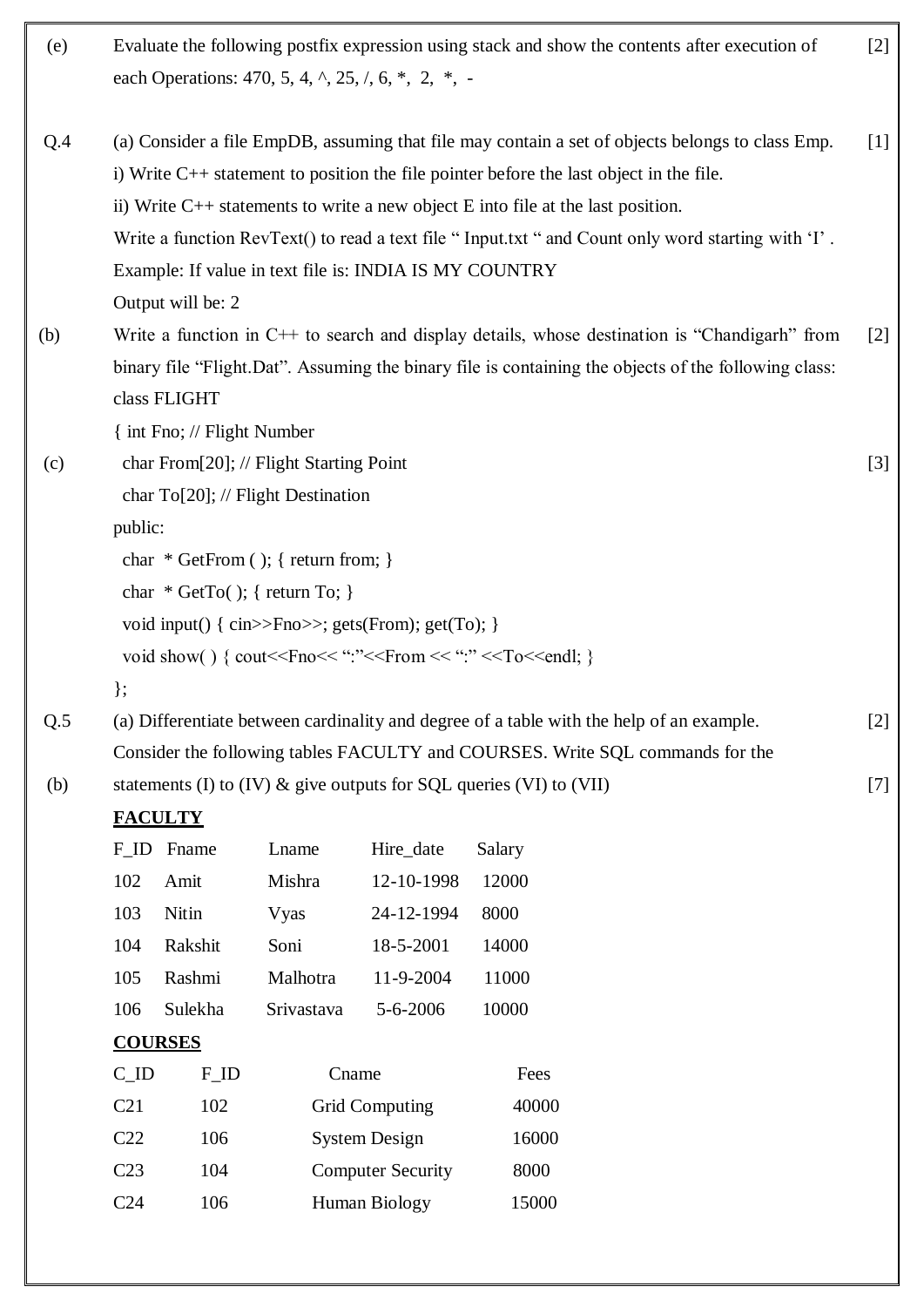|      | C <sub>25</sub>                                                                       | 102                                                                                  | <b>Computer Network</b>                                                   | 20000                                                                                         |       |  |  |
|------|---------------------------------------------------------------------------------------|--------------------------------------------------------------------------------------|---------------------------------------------------------------------------|-----------------------------------------------------------------------------------------------|-------|--|--|
|      | C <sub>26</sub>                                                                       | 105                                                                                  | <b>Visual Basic</b>                                                       | 6000                                                                                          |       |  |  |
|      | I.                                                                                    |                                                                                      | To display details of those Faculties whose salary is greater than 12000. |                                                                                               |       |  |  |
|      | II.                                                                                   | To display the details of courses whose fees is in the range of 15000 to 50000 (both |                                                                           |                                                                                               |       |  |  |
|      |                                                                                       | values included).                                                                    |                                                                           |                                                                                               |       |  |  |
|      | To increase the fees of all courses (Cname) by 500 of "System Design" Course.<br>III. |                                                                                      |                                                                           |                                                                                               |       |  |  |
|      | IV.                                                                                   | To display Cname, Fees which are taught by 'Sulekha'.                                |                                                                           |                                                                                               |       |  |  |
|      | V.<br>Count the courses dealt by each faculty. (Hint: use the F_ID)                   |                                                                                      |                                                                           |                                                                                               |       |  |  |
|      | VI.<br>Select COUNT(DISTINCT F_ID) from COURSES;                                      |                                                                                      |                                                                           |                                                                                               |       |  |  |
|      | VII.                                                                                  |                                                                                      |                                                                           | Select MIN(Salary) from FACULTY, COURSES where COURSES.F_ID =                                 |       |  |  |
|      |                                                                                       | FACULTY.F_ID;                                                                        |                                                                           |                                                                                               |       |  |  |
| Q.6  |                                                                                       |                                                                                      | (a) State and Verify Absorption law algebraically.                        |                                                                                               | $[2]$ |  |  |
| b)   |                                                                                       |                                                                                      | Draw a logic circuit for the following Boolean expression: A.B+C.D'.      |                                                                                               | $[1]$ |  |  |
| (c)  |                                                                                       |                                                                                      |                                                                           | Write the SOP form of a Boolean function F, which is represented in a truth table as follows: | $[1]$ |  |  |
|      | <b>ABCF</b>                                                                           |                                                                                      |                                                                           |                                                                                               |       |  |  |
|      | 0000                                                                                  |                                                                                      |                                                                           |                                                                                               |       |  |  |
|      | 0011                                                                                  |                                                                                      |                                                                           |                                                                                               |       |  |  |
|      | 0101                                                                                  |                                                                                      |                                                                           |                                                                                               |       |  |  |
| 0110 |                                                                                       |                                                                                      |                                                                           |                                                                                               |       |  |  |
|      | 1001<br>1011<br>1100                                                                  |                                                                                      |                                                                           |                                                                                               |       |  |  |
|      |                                                                                       |                                                                                      |                                                                           |                                                                                               |       |  |  |
|      |                                                                                       |                                                                                      |                                                                           |                                                                                               |       |  |  |
|      | 1110                                                                                  |                                                                                      |                                                                           |                                                                                               |       |  |  |
| (d)  | Obtain a simplified from for a Boolean expression:                                    |                                                                                      |                                                                           |                                                                                               |       |  |  |
|      |                                                                                       |                                                                                      | $F(U, V, W, Z) = II (0, 1, 3, 5, 6, 7, 15)$                               |                                                                                               | $[3]$ |  |  |
| (e)  |                                                                                       |                                                                                      | Minimize the following function using K- map and find out the expression  |                                                                                               |       |  |  |
|      |                                                                                       |                                                                                      | $F(A, B, C, D) = \sum (0, 2, 5, 7, 8, 9, 10, 11, 12, 13, 14, 15)$         |                                                                                               | $[3]$ |  |  |
| Q.7  |                                                                                       |                                                                                      |                                                                           | (a) State 2 important properties of network? Explain the topologies in brief with examples?   | $[3]$ |  |  |
| (b)  |                                                                                       |                                                                                      |                                                                           | Which type of networking cable you suggest for a network, in a harsh industrial environment.  | $[1]$ |  |  |
| (c)  |                                                                                       |                                                                                      | Explain the coaxial cable or fiber optical cable?                         |                                                                                               | $[2]$ |  |  |
| (d)  |                                                                                       |                                                                                      | Differentiate between LAN & WAN?                                          |                                                                                               | $[2]$ |  |  |
| (e)  |                                                                                       |                                                                                      | Differentiate between message switching and packet switching?             |                                                                                               | $[1]$ |  |  |
|      |                                                                                       |                                                                                      | <b>OR</b>                                                                 |                                                                                               |       |  |  |
|      |                                                                                       |                                                                                      | Define the term Bandwidth. Give any one unit of Bandwidth.                |                                                                                               |       |  |  |
|      |                                                                                       |                                                                                      |                                                                           |                                                                                               |       |  |  |
|      |                                                                                       |                                                                                      |                                                                           |                                                                                               |       |  |  |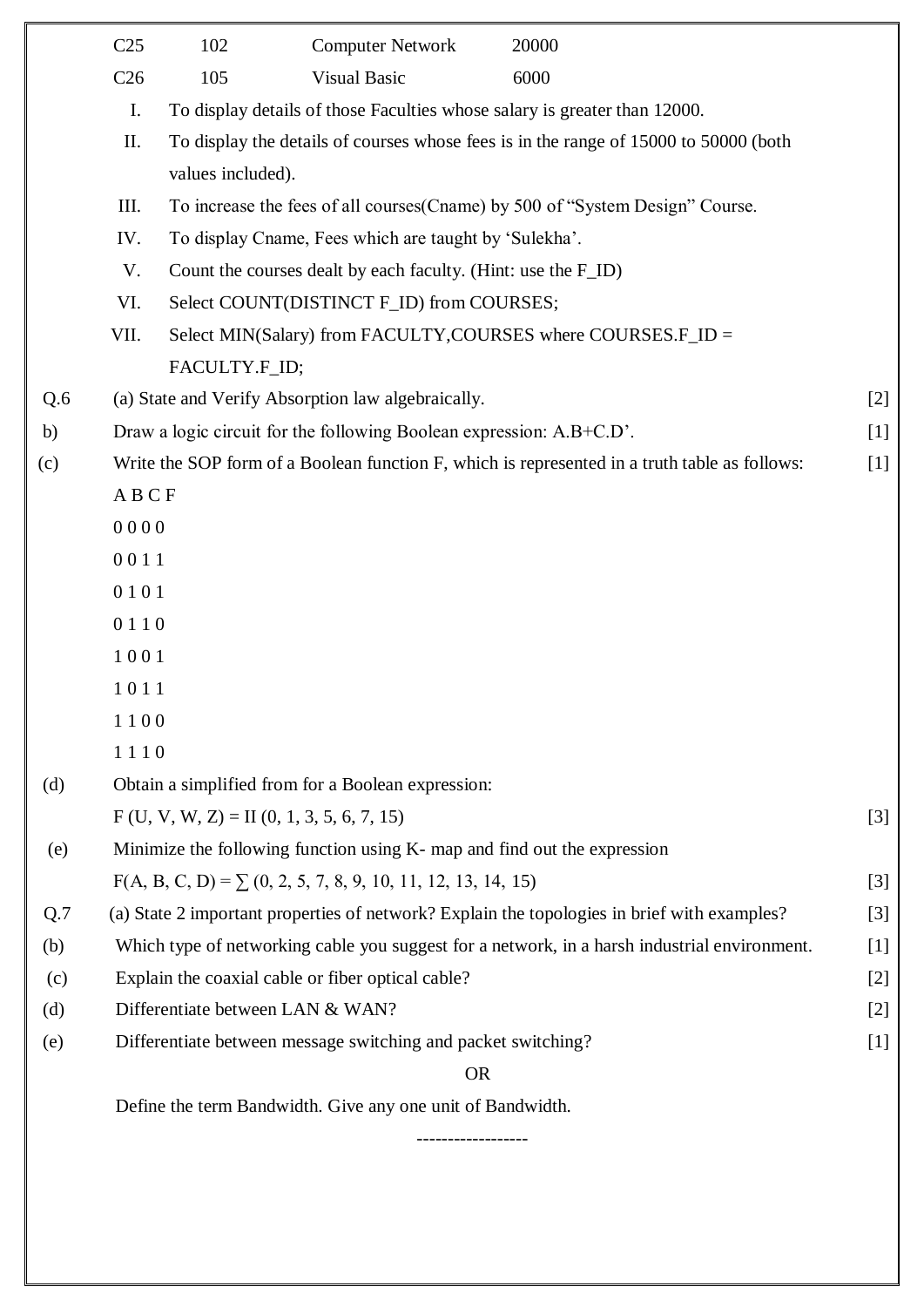| परमाणु ऊर्जा केन्द्रीय विद्यालय क्रमांक   4  रावतभाटा                                                                                                                               |
|-------------------------------------------------------------------------------------------------------------------------------------------------------------------------------------|
| पूर्ववार्षिक परीक्षा -2017-2018                                                                                                                                                     |
| कक्षा --बारहवीं,हिंदी (केन्द्रिक )<br>पूर्णांक – १००<br>समय –तीन घंटा                                                                                                               |
| प्र० 1  निम्नलिखित गद्यांश को पढ़कर पूछे गए प्रश्नों के उत्तर दीजिए ।                                                                                                               |
| दबाव में काम करना व्यक्ति के लिए अच्छा है या नहीं ,इस बात पर प्राय: बहस होती है  कहा जाता है                                                                                        |
| कि व्यक्ति अत्यधिक दबाव में नकारात्मक भावों को अपने ऊपर हावी कर लेता है,जिससे उसे अक्सर कार्य में                                                                                   |
| असफलता प्राप्त होती है   वह अपना मानसिक और शारीरिक  स्वास्थ्य भी खो  बैठता है    दबाव को यदि                                                                                        |
| ताकत बना लिया जाए ,तो न सिर्फ सफलता प्राप्त होती है , बल्कि व्यक्ति सफलता के ने मापदंड रचता है                                                                                      |
| ऐसे बहुत से उदाहरण है जब लोगों ने अपने काम के दबाव को अवरोध नहीं ,बल्कि ताकत बना लिया                                                                                               |
| 'सुख–दुःख,सफलता-असफलता,शान्ति-क्रोध ,और क्रिया -कर्म हमारे दृष्टिकोण पर ही निर्भर करता है  ' जोस                                                                                    |
| सिल्वा इस बात से सहमत होते हुए अपनी पस्तक ' <b>यू दी हीलर</b> ' में लिखते है कि मन मस्तिष्क को चलाता<br>है और मस्तिष्क शरीर को  इस तरह शरीर मन के आदेश का पालन करता हुआ काम करता है |
| दबाव में  व्यक्ति यदि सकारात्मक होकर काम करे ,तो वह अपना सर्वश्रेष्ठ प्रदर्शन करने में कामयाब                                                                                       |
| होता हैं   दबाव के समय मौजूद समस्या पर ध्यान केंद्रित करने और बोझ महसूस करने के बजाए यदि यह                                                                                         |
| सोचा जाए कि हम अत्यंत सौभाग्यशाली हैं ,जो एक कठिन चुनौती को पूरा करने के लिए तत्पर हैं तो हमारी                                                                                     |
| बेहतरीन क्षमताएँ स्वयं जागृत हों उठती हैं   हमारा दिमाग जिस चीज पर अपना ध्यान केंद्रित करने लगता                                                                                    |
| है ,वह हमें बढ़ती प्रतीत होती है   यदि हम अपनी समस्याओं के बारे में सोचेगें, तो वे और बड़ी होती                                                                                     |
| महसूस होंगी   अगर अपनी शक्तियों पर ध्यान केंद्रित करेगें , तो वे भी बड़ी महसूस होंगी   इस बात को                                                                                    |
| हमेशा ध्यान में रखना चाहिए कि 'जीतना एक आदत है ,पर अफसोस  ! हारना भी आदत ही है                                                                                                      |
| क) दबाव में काम करने के नकारात्मक प्रभाव समझाइए  <br>2                                                                                                                              |
| ख) दबाव हमारी सफलता का कारण कब और कैसे बन सकता है ं ?<br>2                                                                                                                          |
| ग) दबाव में सकारात्क सोच क्या हो सकती है ? स्पष्ट कीजिए                                                                                                                             |
| घ) काम करने की प्रक्रिया में मन ,मस्तिष्क और शरीर के संबंध को अपने शब्दों में समझाइए  <br>$\overline{c}$                                                                            |
| ड' (जीतना एक आदत है ,पर अफसोस! हारना भी आदत ही है  ' इस कथन का आशय स्पष्ट कीजिए <br>2                                                                                               |
| च) इस गद्यांश के केन्द्रीय भाव को लगभग 20 शब्दों में लिखिए  <br>2                                                                                                                   |
| छ)अपनी क्षमताओं को जगाने में या समस्याओं को बड़ा महसूस करने में हमारी सोच की क्या भूमिका है?1                                                                                       |
| ज) 'शारीरिक ' और 'कामयाबी ' प्रत्यय अलग कीजिए<br>1                                                                                                                                  |
| झ) 'असफलता ' और 'अत्यधिक ' शब्दों से उपसर्ग अलग कीजिए  <br>1                                                                                                                        |
| प्र०) 2 निम्नलिखित पद्यांश को पढ़कर पूछे गए प्रश्नों के उत्तर दीजिए ।<br>$1x5 = 5$                                                                                                  |
| फिर से नहीं आता समय ,जो एक बार चला गया ,                                                                                                                                            |
| जग में कहो बाधा-रहित कब कौन काम हुआ भला ।<br>"बहती नदी सूखे अगर उस पार मैं इसके चलूँ -                                                                                              |
| इस सोच में बैठा पुलिन पर,पार जा सकता भला ?                                                                                                                                          |
| किस रीति से क्या काम ,कब करना ,बना कर योजना ,                                                                                                                                       |
| मन में लिए आशा प्रबल , दढ़ जो वही बढ़ जाएगा                                                                                                                                         |
| उसको मिलेगा तेज , बल अनुकूलता सब ओर से ,                                                                                                                                            |
| वह कर्मयोगी ,वीर अनुपम साहसी सुख पाएगा ॥                                                                                                                                            |
|                                                                                                                                                                                     |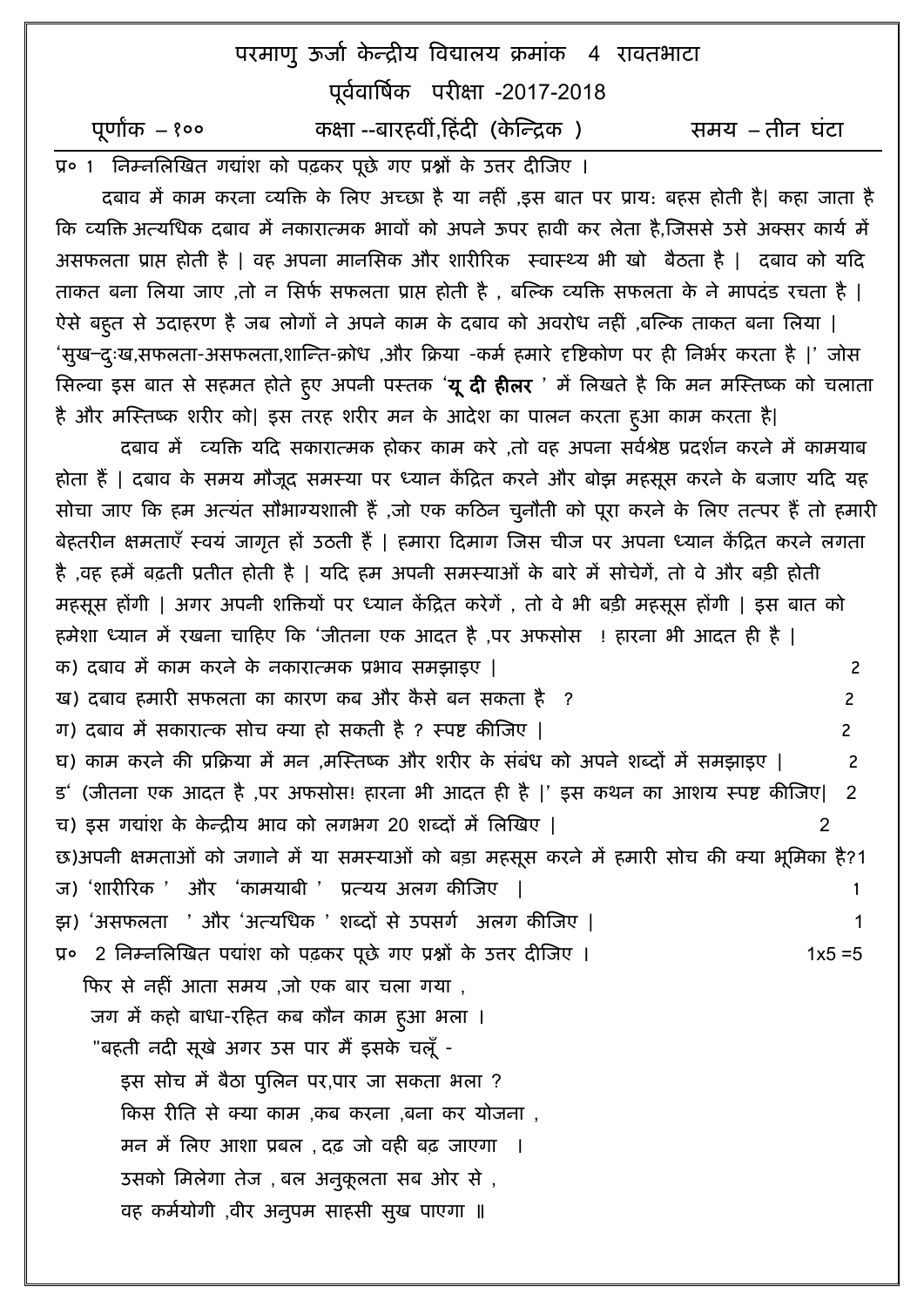यह वीर भोग्या, जो हदयतल में बनी वसुधा सदा , करती रही आहवान है ,युग वीर का ,पुरुषत्व का । कठिनाइयों में खोज कर पथ, ज्योति - पूरित जो करे, विजयी वही होता धरणि-सुत वरण कर अमरत्व का॥ क) बहती नदी के उदाहरण से कवि क्या सिद्ध करना चाहता है ? ख) जीवन में कैसे व्यक्ति प्रगति करते हैं ? ग) वसुंधरा किसका आहवान करती है और क्यों ? घ) दढ़ निश्चयी वीर को क्या-क्या लाभ प्राप्त होते हैं ? ड) 'धरणि-सूत ' किसे कहा गया है ? वह कैसे विजय प्राप्त करता है ? खंड (ख) प्र० 3 ननम्ननरन्द्ित विषमों भें हकस एक विषम ऩय अनुच्छेद नरन्द्िए | 5 क) भारत युवाओं का देश ि) एक सैननक की आत्भकथा ग) भ्रष्टाचार -एक भस्मासुर घ) वही मनुष्य है जो मनुष्य के लिए मरे | प्र० 4 सार्वजनिक स्थलों पर व्याप्त गंदगी की ओर ध्यान आकर्षित करते हुए तथा उसे स्वच्छ रखने के उपाए सुझाते हुए हकस दैननक ऩत्र के सॊऩादक को ऩत्र नरन्द्िए | 5 अथिा अस्पताल की कुव्यवस्था पर असंतोष प्रकट करते हुए चिकित्सा अधिकारी को पत्र लिखिए | प्र० 5 "अभिव्यक्ति और माध्यम " पुस्तक के आधार पर संक्षेप में उत्तर दीजिए | 1x5 =5 क) प्रमुख जनसंचार माध्यम कौन से हैं ? ख) खोजपरक पत्रकारिता किसे कहा जाता है ? ग) जनसंचार माध्यमों का प्रयोग किस उद्देश्य से किया जाता है ? घ) भारत में पहला छापाखाना कब और कहाँ खुला ड) इंटरनेट किस प्रकार का जनसंचार माध्यम है ? प्र० 6 ' खान-पान और रहन –सहन की बदलती शैली ' अथवा 'गाँवों में गंदगी की समस्या ' विषय पर एक आलेख लिखिए | 5 प्र० 7 नौकरी पेशा नारियों की समस्याएं अथवा 'महानगरों में बढ़ते प्रदूषण की समस्या' विषय पर एक फीचर न्तिखिए | 5 खंड (ग) प्र० 8 ननम्ननरन्द्ित ऩद्याॊश से सॊफॊनधत प्रश्नों के उत्तय नरन्द्िए | 2X4=8 छोटा मेरा खेत चौकोना कागज का एक पन्ना . कोई अंधड़ कहीं से आया क्षण का बीज वहाँ बोया गया | कल्पना के रसायनों को पी बीज गल गया नि:शेष : शब्द के अंकुर फूटे ,पल्लव पुष्पों से नमित हुआ विशेष ! क)खेत की तुलना कागज के पन्नों से क्यों की गई है ? ख)काव्य पंक्तियों के आधार पर किसी कवि की रचना प्रक्रियाको क्रम से लिखिए |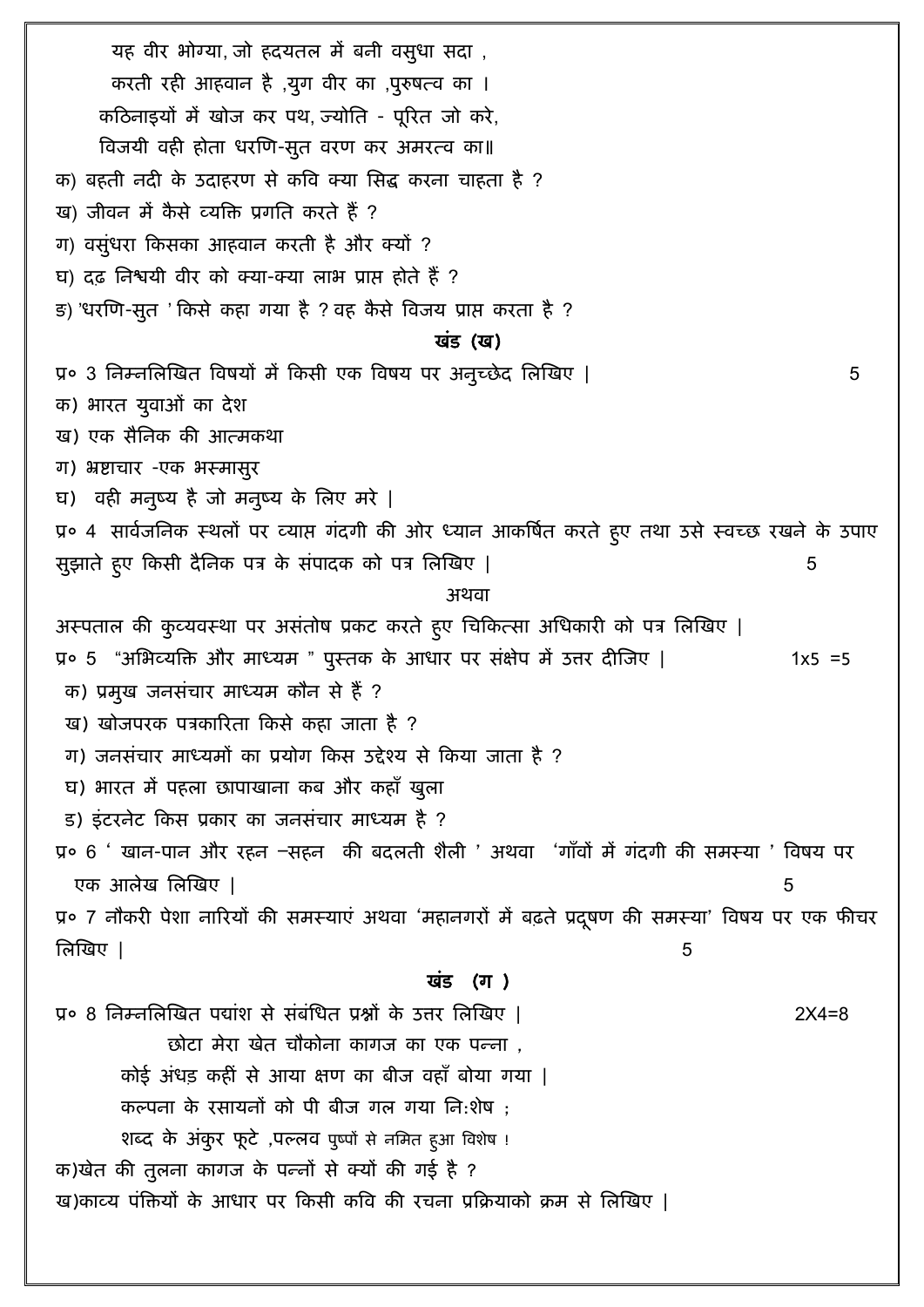ग)रचना में विचारों के अंधड़ की क्या भूमिका है ? स्पष्ट कीजिए | घ) कवि और कविता का नाम लिखिए | अथिा अटटालिका नहीं है रे आतंक -भवन सदा पंक पर ही होता जल- विप्लव- प्लावन. क्षद्र प्रफुल्ल जलज से सदा छलकता नीर. रोग -शोक में भी हँसता है शैशव का सुकुमार शरीर | क) कवि आतंक भवन किसे मानता है और क्यों ? ख) 'पंक ' और 'जलज ' का प्रतीकार्थ क्या है और क्यों ग) भाव स्पष्ट कीजिए – रोग -शोक में भी हँसता है शैशव का सुकुमार शरीर घ) 'जल- विप्लव- प्लावन .' से क्या अभिप्राय है ? प्र० 9 ननम्ननरन्द्ित ऩद्याॊश से सॊफॊनधत प्रश्नों के उत्तय नरन्द्िए | 2X3=6 सारी मुश्किलों को धैर्य से समझे बिना मैं पेंज को खोलने के बजाए उसे फेतयह कसता चरा जा यहा था क्यों कि इस करतब पर मुझ साफ सुनाई दे रही थी तमाशबीनों की शाबाशी और वाह वाह । क) तमाशबीन वाह वाह किसलिए कर रहे थे ? ख) इस काव्यांश का मुख्य संदेश स्पष्ट कीजिए | ग) उपर्युक्त पद्यांश के काव्य सौंदर्य पर प्रकाश डालिए | अथवा प्रभू प्रलाप सुनि कान बिकल भए बानर निकर, आइ गयउ हनुमान | जिमि करुना मंह बीर रस, क) इस काव्यांश के छंद और उसकी भाषा पर टिप्पणी कीजिए | ख) अनुप्रास अलंकार के दो उदाहरण छाँट कर लिखिए | ग) हनुमान के आगमन को 'करुण रस में वीर रस का आगमन 'क्यों कहा गया है ? प्र० 10 निम्नलिखित प्रश्नों में से किन्हीं दो प्रश्नों के उत्तर लिखिए -: 3X2= 6 क)'सहर्ष स्वीकारा है ' ' कविता किसको और क्यों स्वीकारने की प्रेरणा देती है ? ख)'बगुलों के पंख ' कविता के सौंदर्य पर डालिए| ग) फिराक की गजल में प्रकृति को किस तरह चित्रित किया गया है ? प्र० 11 ननम्ननरन्द्ित गद्याॊश को ऩढ़ कय ऩूछे गए प्रश्नों से उत्तय नरन्द्िए | 2X4=8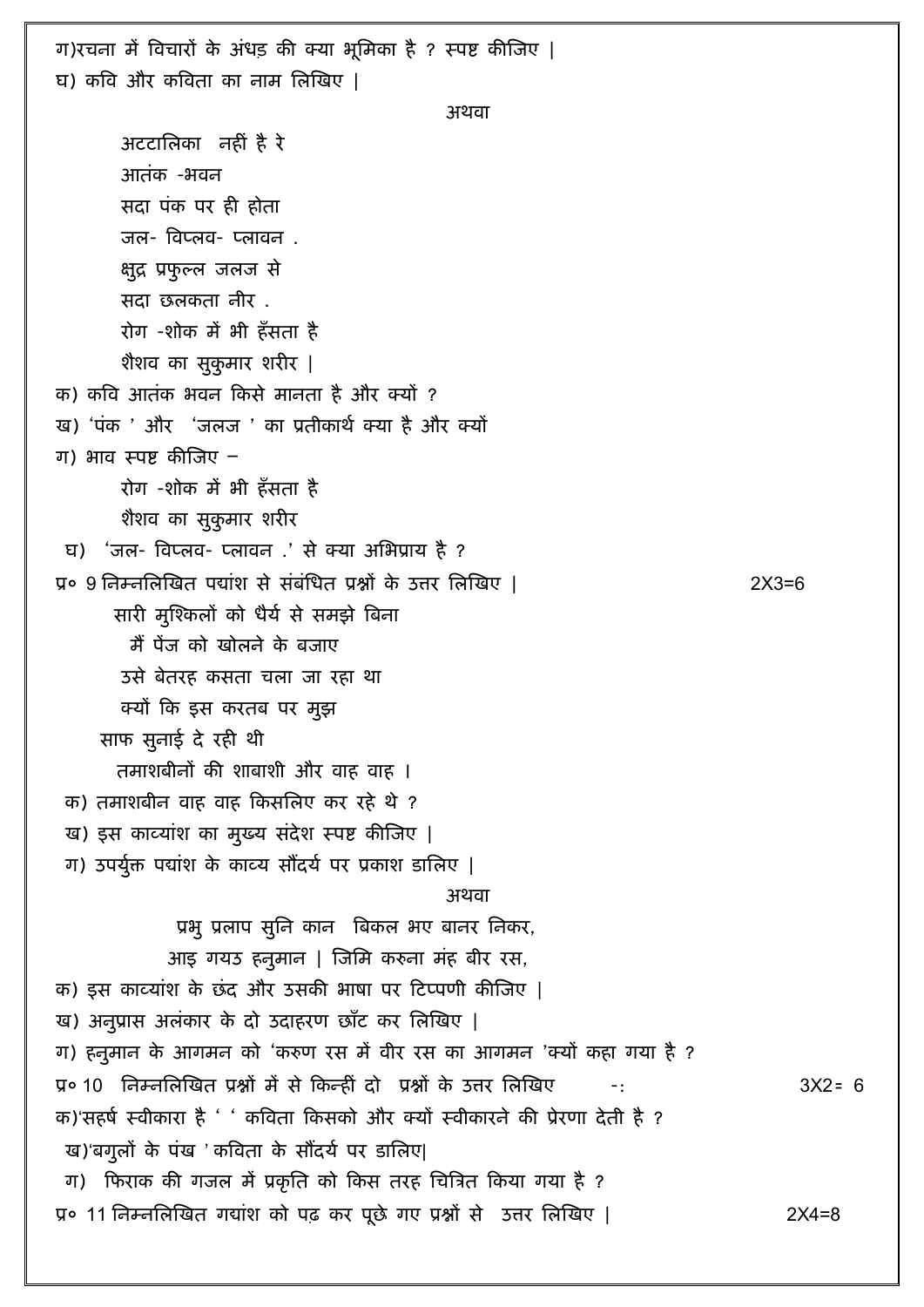जाति -प्रथा को यदि श्रम विभाजन मान लिया जाए ,तो यह स्वाभाविक विभाजन नहीं है ,क्योंकि यह मनुष्य की रूचि पर आधारित नहीं है|कुशल व्यक्ति या सक्षम श्रमिक समाज का निर्माण करने के लिए यह आवश्यक है कि हम व्यक्तियों की क्षमता इस सीमा तक विकसित करें, जिससे वह अपना पेशा या कार्य का चुनाव स्वयं कर सके |इस सिद्धांत के विपरीत जाति -प्रथा का दुषित सिद्धांत यह है कि इससे मनुष्य के प्रशिक्षण अथवा उसकी निजी क्षमता का विचार किए बिना ,दूसरे ही दृष्टिकोण जैसे –माता–पिता के सामाजिक स्तर के अनुसार ,पहलेसे ही अर्थात गर्भधारण के समय से ही मनुष्य का पेशा निर्धारित कर दिया जाता है |

क) जाति –प्रथा का दुषित सिद्धांत क्या है ?

ख) लेखक के अनुसार जाति-प्रथा को स्वाभाविक श्रम विभाजन क्यों नहीं माना जा सकता ?

ग) सक्षम श्रमिक समाज का निर्माण कैसे कर सकता है ?

घ) लेखक और पाठ का नाम लिखिए |

#### अथवा

शिरीष तरु सचमुच पक्के अवधूत की भाँति मेरे मन में ऐसी तरंगे जगा देता है जो ऊपर की ओर उठती रहती हैं इस चिलकती धूप में इतना सरस वह् कैसे बना रहता है ? क्या यह बाह्य परिवर्तन धूप, आँधी, लू अपने आप में सत्य नहीं है ? हमारे देश के ऊपर से जो यह मार काट-,अग्निदाह ,लूट-पाट , खूनखच्चर का -बवंडर बह गया है, उसके भीतर भी क्या स्थिर रहा जा सकता है ? शिरीष रह सका है | अपने देश का एक बूढा रह सका था | क्यों मेरा मन पूछता है कि ऐसा क्यों संभव हुआ? क्योंकि शिरीष भी अवधूत है | शिरीष वायुमंडल से रस खीच कर इतना कोमल और कठोर है| गाँधीजी भी वायुमंडल से रस खीच कर इतने कोमल और कठोर हो सकते थे | मैं जब–जब भी शिरीष की ओर देखता हूँ तब –तब हूक उठती है –हाय ,वह् अिधूत आज कहाॉ है ?

क) शिरीष का वृक्ष लेखक के मन में कैसी प्रतिक्रिया जगाता है ?

ख) लेखक ने शिरीष को अवधूत क्यों कहा है ?

- ग) गाँधी के लिए 'कोमल ' और 'कठोर ' दोनों विशेषणों का प्रयोग करना कैसे संगत है? शिरीष स्थिर कैसे यह सका ?
- घ) लेखक और पाठ का नाम लिखिए
- प्र० 12 ननम्ननरन्द्ित प्रश्नों भें से हकन्द्हीॊ चाय प्रश्नों के उत्तय नरन्द्िए -: 3X 4 =12

क) लेखक ने चार्ली चैप्लिन का भारतीयकरण किसे कहा और क्यों ?

ख) पहलवान की ढोलक '' पाठ के आधार बताइए कि लुट्टन सिंह ढोल को अपना गुरु क्यों मानता था ?

- ग) भक्तिन के ससुराल वालों ने उसके साथ कैसा व्यवहार किया और क्यों ?
- घ) लेखक के अनुसार 'शिरीष के फूल 'पाठ का उद्देश्य बताइए |
- ड.) लेखक के मत से 'दासता ' की व्यापक परिभाषा क्या है ?

च) सफिया ने सिख बीबी में अपनी माँ जैसी क्या समानता देखी ?

प्र० 13 'जूझ ' का कथा नायक विद्यार्थियों के लिए एक प्रेरणा स्रोत है –सिद्ध कीजिए | 5 अथवा

'ऐन की डायरी एक ऐतिहासिक दौर का जीवंत दस्तावेज है–इस पर अपने विचार प्रकट कीजिए | प्र०14 क)भुअनजोदडों की सभ्मता ऩूणा विकनसत भानि सभ्मता थ –कै से ? 5 ख) "सिल्वर वैडिंग " कहानी के आधार पर यशोधर बाबू के व्यक्तित्व की विशेषताओं पर प्रकाश डालिए | 5

---------------------------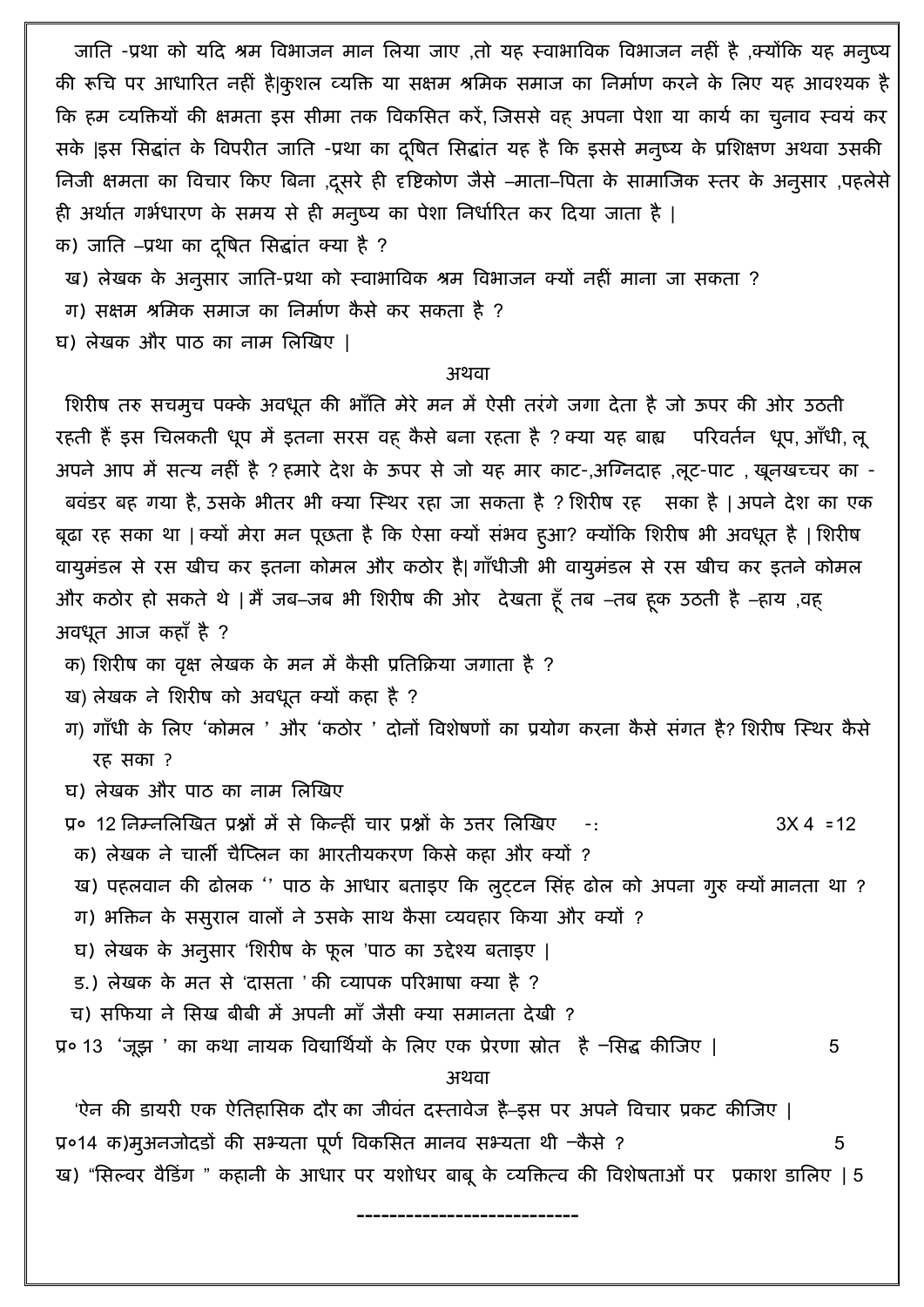Atomic Energy Central School No.4, Rawatbhata

Confidence Test-I (2017-18)

M.M. 70 Class-XII, Physical Education Time: 3 Hours.

# **GENERAL INSTRUCTIONS:**

1) The question paper consists of 26 questions.

2) All questions are compulsory.

3) Answer to question 1-11 carrying 1 mark should be in approximately 20- 30 words.

4) Answer to question 12-19 carrying 3 marks should be in approximately 80-100 words.

5) Answer to question 20-26 carrying 5 marks should be in approximately 150-200 words.

| Q.1) What do mean by league tournament?                                  | 1            |  |  |
|--------------------------------------------------------------------------|--------------|--|--|
| Q.2) What is food intolerance?                                           | $\mathbf{1}$ |  |  |
| Q.3) What is diabetes?                                                   | $\mathbf{1}$ |  |  |
| Q.4) Mention any 01 cause of OCD?                                        | $\mathbf{1}$ |  |  |
| Q.5) Define motor development.                                           | $\mathbf{1}$ |  |  |
| Q.6) Define functional disabilities.                                     | $\mathbf{1}$ |  |  |
| Q7) What do understand by Anemia?                                        | $\mathbf{1}$ |  |  |
| Q.8) What is Rockport 1 mile walk Test?                                  | $\mathbf{1}$ |  |  |
| Q.9) Define First-Aid.                                                   | $\mathbf{1}$ |  |  |
| Q.10) What is aerodynamics?                                              | $\mathbf{1}$ |  |  |
| Q.11) Define endurance.                                                  | $\mathbf{1}$ |  |  |
| Q.12) Describe the objectives of intramural tournaments.                 | 3            |  |  |
| Q.13) Group of young children were undergoing training for a main event. |              |  |  |